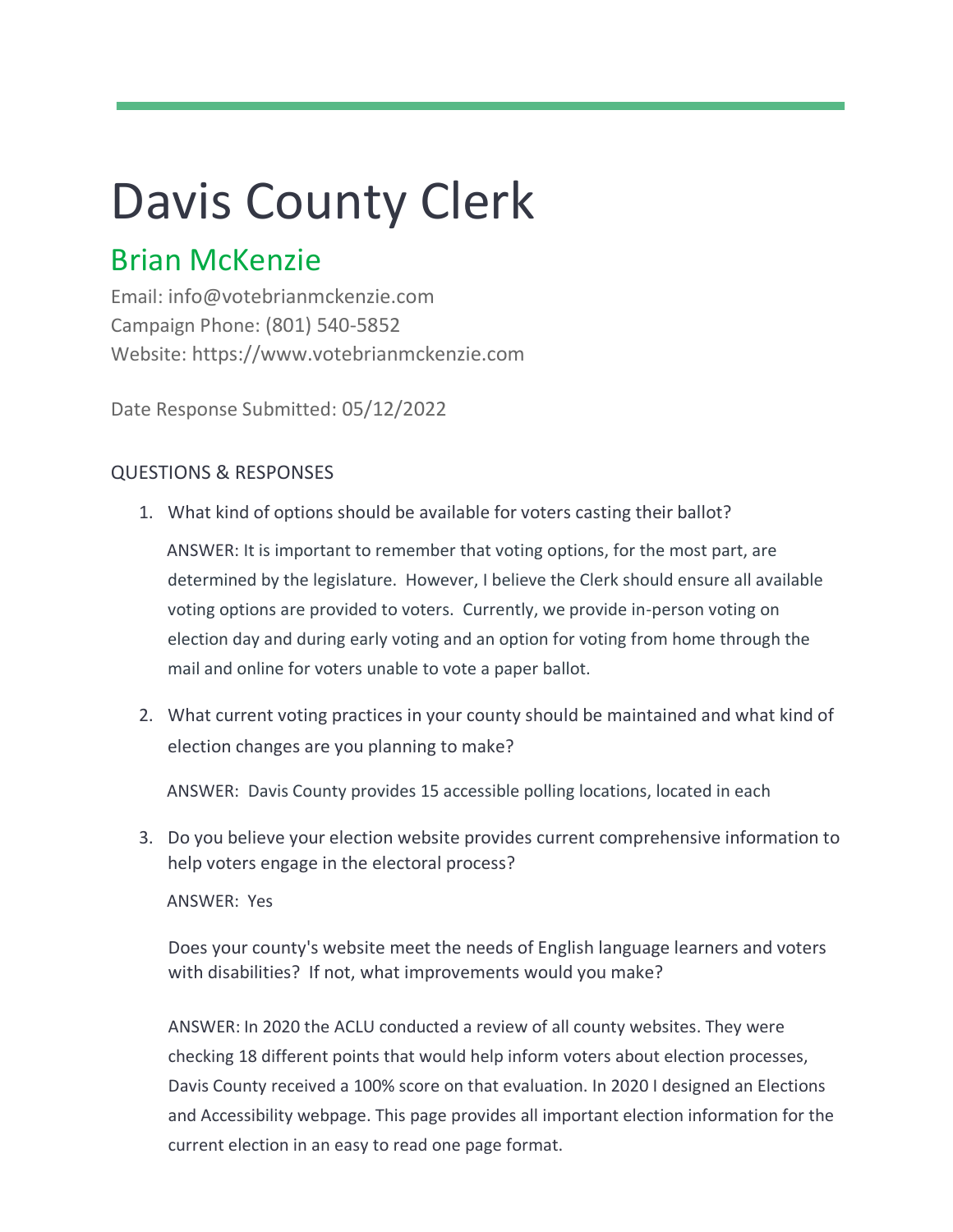4. How would you determine the number of days for early voting, the number and location of ballot drop boxes?

ANSWER: The maximum and minimum number of early voting days is determined by state law. Working within these parameters, I determine the number of days needed based upon the type of election, the estimated turnout and the estimated number of voters expected to vote early. Because Davis County pays return postage, we have not historically seen a high demand for ballot drop off locations, however we provide one 24/7 drop off location in each city. Drop off locations are located at our regular polling locations.

5. What accommodations will your office provide to ensure that voters with disabilities have equal access and can vote privately and independently? How will voters be informed about how to access accommodations?

ANSWER: Davis County provides 15 accessible polling locations on election day and an early voting location with accessible voting machines. All polling locations are ADA surveyed each year. Poll workers are trained to assist all voters, including voters with disabilities. Voters will also receive a ballot by mail to their home with a postage paid return envelope. This allows a voter to vote without needing to leave their home. Davis County also provides an online voting option for voters with disabilities. We notify voters of this option on our website, our election notice and with a notice sent with each ballot.

6. People who either A) have been previously incarcerated for a felony conviction but are no longer incarcerated, OR B) are currently incarcerated pre-trial or for a misdemeanor conviction ARE eligible to register and vote in Utah. However, many people in these situations do not know this. Will you take steps to ensure eligible individuals from these populations can register and vote?

ANSWER: Yes. No.

Please explain your answer and what steps you would take, if applicable:

ANSWER: I would prefer a "not applicable" option for this question, as these steps have already been taken. A voter may register to vote in-person, online, or by mail, depending on their preference or circumstance. Eligible voters currently incarcerated need only register their previous permanent residence and then request their ballot be mailed to the correctional facility.

7. How will you determine residency for purposes of voter registration? (Note: this has been an issue in rural counties with second homes and seasonal workers)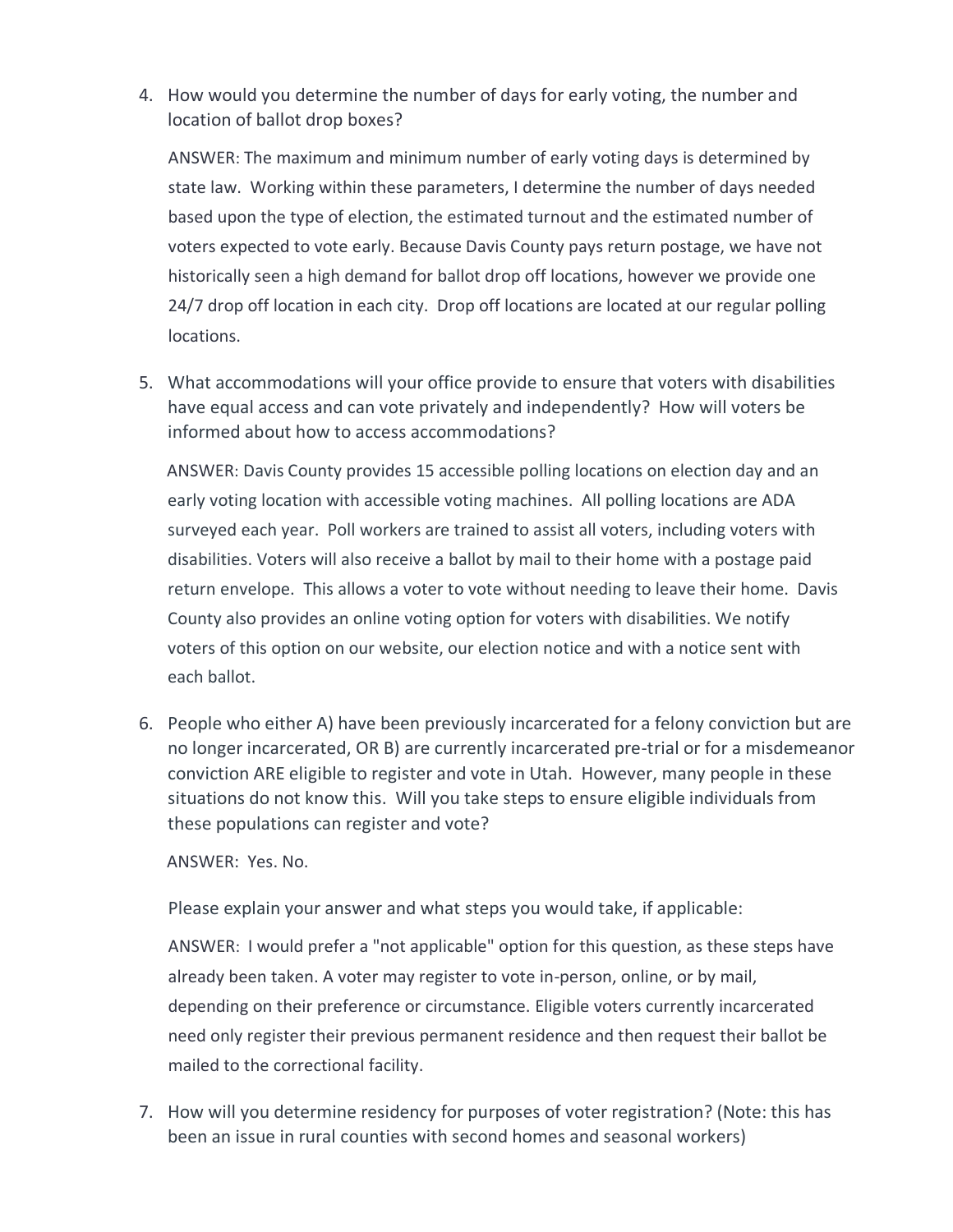ANSWER: Utah Code 20A-2-105 provides guidelines for determining residency. These are the guidelines I have always used and will continue to use.

8. Will you provide translated election materials or language assistance at the polls? ANSWER: No

Please elaborate on your plans to serve English learners:

ANSWER: Currently, we only provide election materials in English.

9. Do you plan to take steps to educate voters about matching signatures and minimize the number of ballots that are rejected due to mismatched signatures?

ANSWER: Yes

Please explain:

ANSWER: Educating voters about the election process and matching signatures is an ongoing effort. We provide several online resources, we include information with each ballot, and we host in-person tours, all in an effort to educate. When a signature is challenged, we have a robust notification process that results in just over a 60% resolve rate.

10. What measures do you believe will support public confidence in the election?

ANSWER: Personal experiences help us understand the world around us and help us develop our beliefs. Our citizens need to have personal experiences with elections. They need the opportunity to see and ask questions. Davis County has always worked to provide these experiences. In 2022 we began holding monthly town hall meetings and tours to continue this effort.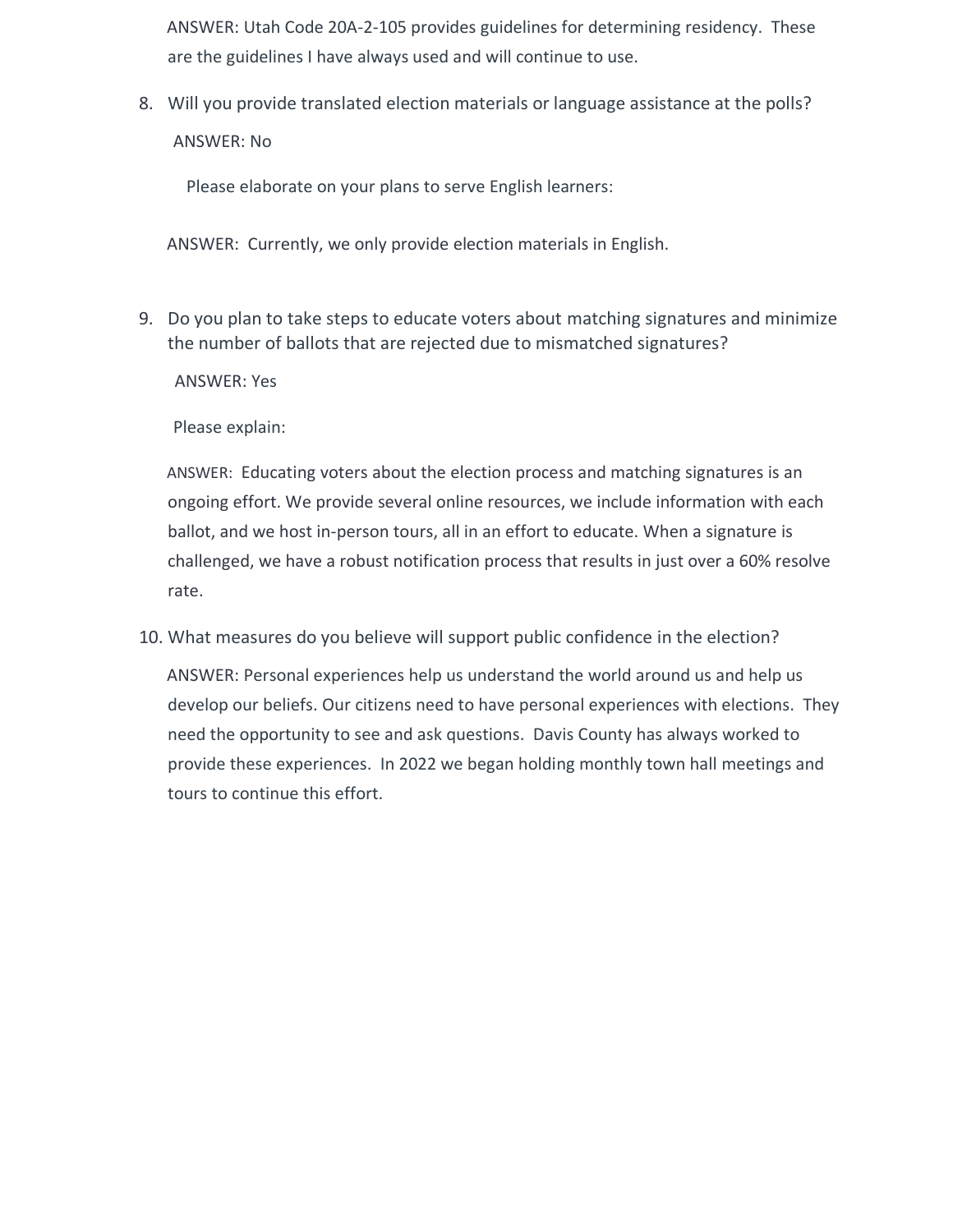## Davis County Clerk Candidate

## Michelle Scharf

Email: ms@michellescharf.com Campaign Phone: (801) 499-2095 Website: https://michellescharf.com/

Date Response Submitted: 05/12/2022

## QUESTIONS & RESPONSES

1. What kind of options should be available for voters casting their ballot?

ANSWER: Voters can vote by mail and in person on elecin-person Voters needing assistance with their ballot can receive assistance at elections centers on election day.

1. What current voting practices in your county should be maintained, and what kind of election changes are you planning to make?

ANSWER: Currently, the County is compliant with state code and is completing the election through the mail-in ballots and same-day voting at elections centers.

I believe that transparency is vital to fostering trust in the community and understanding how their vote counts.

I want to create a video of the entire voting process. This video would live online on the Clerk's website. In addition, I would promote its presence on social media and throughout the year, not just during elections. Anytime a person has a question regarding the process, they would be able to view the video and review the most commonly asked questions regarding the voting process.

During the elections, cameras with a live video feed should be in the ballot counting area and on 24/7 until the last ballots have been counted and sealed. Anyone should be able to watch and see their votes are safe, being processed, and counted.

The Clerk's office should do all it can to be transparent, encourage participation in the voting process, and foster trust in the community regarding the security of elections.

There are several other areas of improvement to be made regarding elections. Providing upcoming election information to the community in advance of the filing date encourages people to consider filing for office. Pieces of information such as open seats, election requirements, and campaign finance reporting requirements allow people to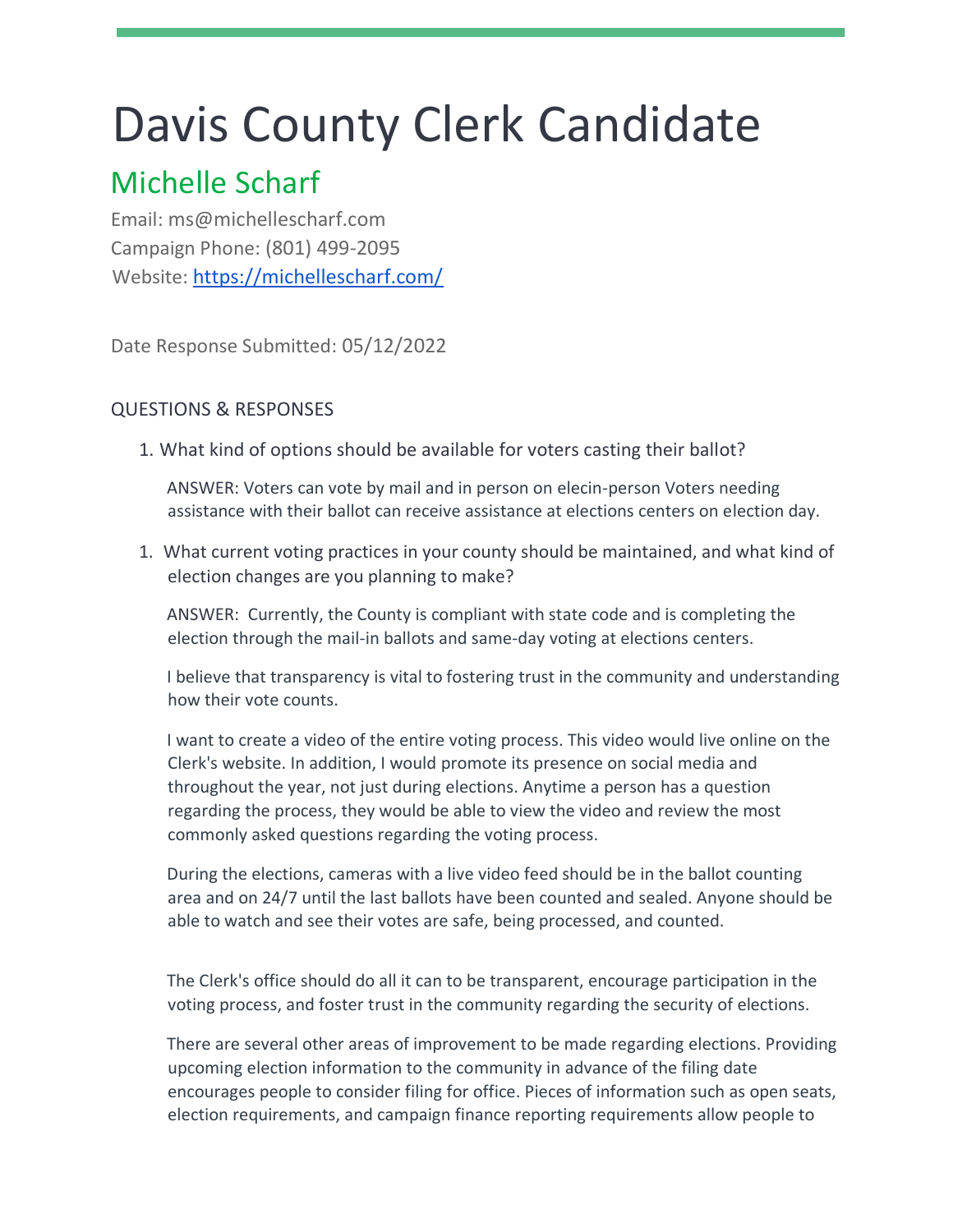understand the process of being a candidate. There is a big gap here and an opportunity to encourage greater participation in running for offices.

3. Do you believe your election website provides current comprehensive information to help voters engage in the electoral process?

ANSWER: No

•

Does your county's website meet the needs of English language learners and voters with disabilities? If not, what improvements would you make?

- ANSWER: I do not see that it offers translation or other options for English Language learners. I would love the opportunity to make sure the site is compliant, and we find a best practice to accommodate those in need.
- 4. How would you determine the number of days for early voting, and the number and location of ballot drop boxes?
	- ANSWER: In Utah, we have all-mail balloting, eliminating the need for early voting.
- 5. What accommodations will your office provide to ensure that voters with disabilities have equal access and can vote privately and independently? How will voters be informed about how to access accommodations?

ANSWER: The Clerk's website's first tab under elections is "Elections and Accessibility." Unfortunately, while it lists where and when you can vote and who is on your ballot, it does not clarify for anyone who needs assistance with their ballot how or where they can go. I will place information regarding voting machines and accommodations available at election centers. I see room for improvement and more awareness of these issues.

6. People who either A) have been previously incarcerated for a felony conviction but are no longer incarcerated, OR B) are currently incarcerated pre-trial or for misdemeanor conviction ARE eligible to register and vote in Utah. However, many people in these situations do not know this. Will you take steps to ensure eligible individuals from these populations can register and vote?

ANSWER: Yes.

Please explain your answer and what steps you would take, if applicable:

- ANSWER: This is a good question. I would have to know who those people are to notify them of eligibility. Including who is eligible to vote on the website would be a good start. I would love to hear about policies or efforts that can reach this population.
- 7. How will you determine residency for purposes of voter registration? (Note: this has been an issue in rural counties with second homes and seasonal workers)

ANSWER: I am aware of the issues in some rural areas. I am not aware of this being an issue in our county. The state code 20A-2-105 Determining residency is the framework that should be used.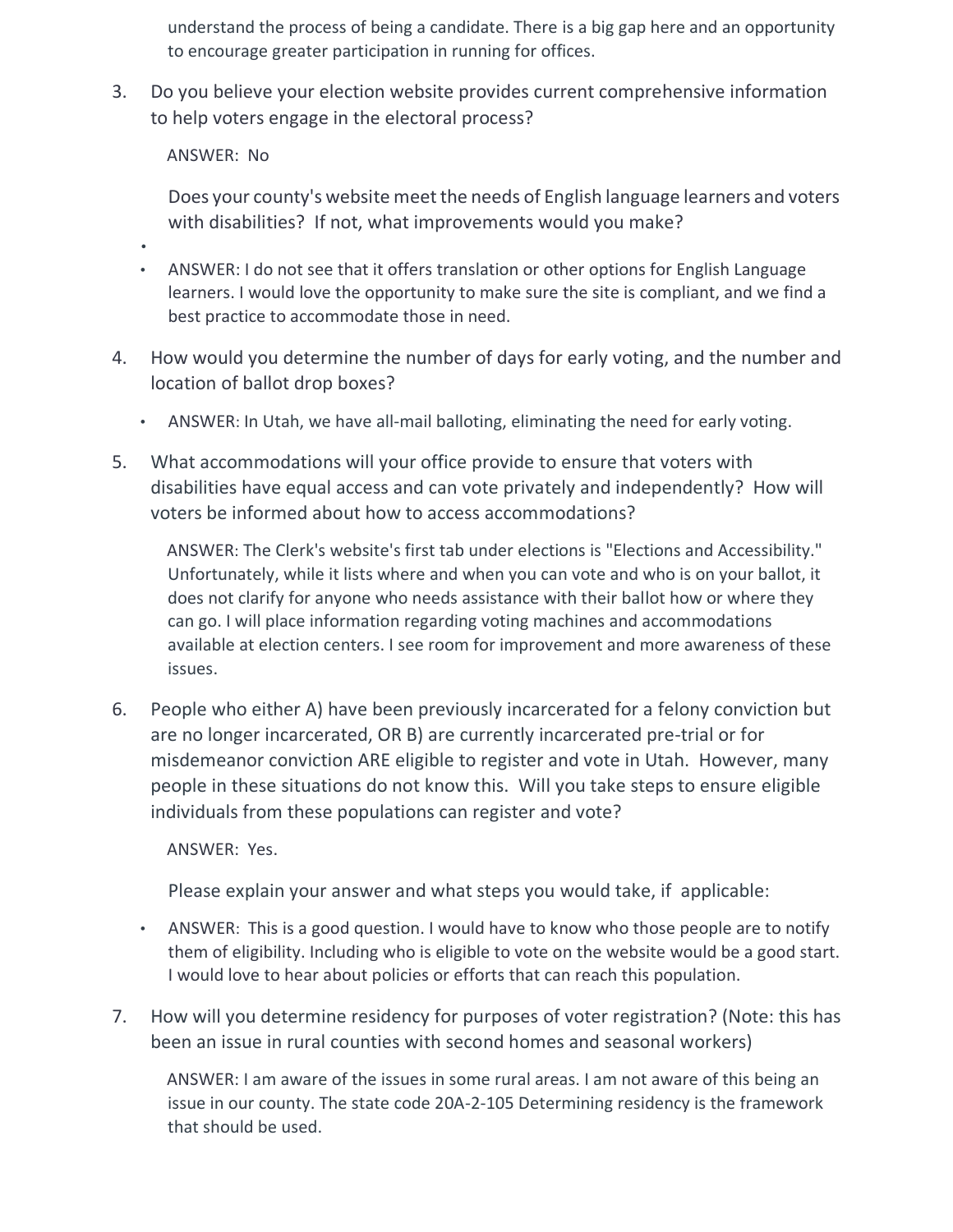- 8. Will you provide translated election materials or language assistance at the polls?
	- ANSWER: Yes
	- Please elaborate on your plans to serve English learners:

ANSWER: I realize this is an issue, and it is important that those eligible to vote are able and accommodated. Therefore, it will be something that I will work on and look into to find ways to ensure their vote is counted.

- 9. Do you plan to take steps to educate voters about matching signatures and minimize the number of ballots that are rejected due to mismatched signatures?
	- ANSWER: Yes
	- Please explain:
	- ANSWER: The video on the voting process that I referred to in my earlier answer will outline how the ballot is processed and signature verified. It is another way to educate the public about what is used to validate their signatures. There are circumstances of injury or illness that have substantially changed a person's signature, and for their ballot to be counted, updating their signature may be an extra step they need to take. An individual may update their signature by completing an online voter registration form or a mail-in form available on the county clerk's website; they can also be found at post offices and in election offices. This information is currently unavailable but should be included on the Clerk's website.
- 10. What measures do you believe will support public confidence in the election?

ANSWER: We need the Clerk's office to spend more time educating and engaging the public and doing our best to be open and transparent.

If I am elected Clerk, this will be my focus. Thank you for your time researching candidates and engaging in the process.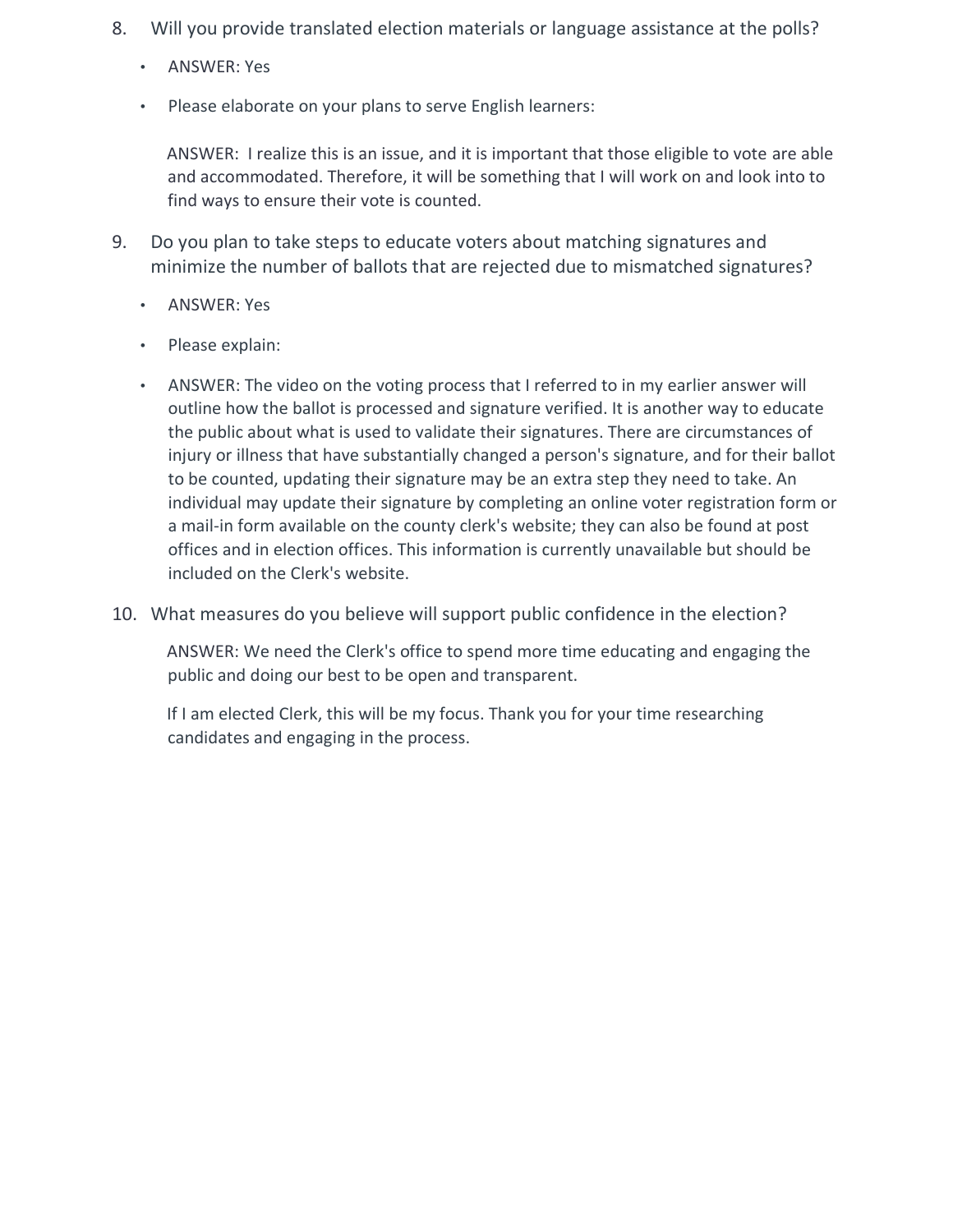## Grand County Clerk Candidate

## Rachel Stenta

Email: rachel@stentaforclerk.com Campaign Phone: (970) 919-0270 Website: https://stentaforclerk.com/

Date Response Submitted: 05/28/2022

## QUESTIONS & RESPONSES

1. What kind of options should be available for voters casting their ballot?

ANSWER: By-mail voting, in-person voting and early voting

1. What current voting practices in your county should be maintained and what kind of election changes are you planning to make?

ANSWER: By-mail voting and early voting should be maintained. I would plan on more voter outreach both during and off election cycles regarding voter registration, availability of voter assistance, voting options, and candidate and election information.

I plan on having candidate information guides and candidate orientation sessions to educate candidates and encourage local participation in elected offices.

I also plan on voter registration activities to engage the voters and potential voters.

3. Do you believe your election website provides current comprehensive information to help voters engage in the electoral process?

ANSWER: No

Does your county's website meet the needs of English language learners and voters with disabilities? If not, what improvements would you make? •

- ANSWER: I would like to offer election information on the County's website in other languages for voters (Spanish, Navajo)
- 4. How would you determine the number of days for early voting, the number and location of ballot drop boxes?
	- ANSWER. As per UCA 20A-3a-601(2), early voting begins on the date that is 14 days before the election and continues through the Friday before the election - if the election date is a Tuesday. I plan on utilizing the full 14-day period and not reducing early voting days.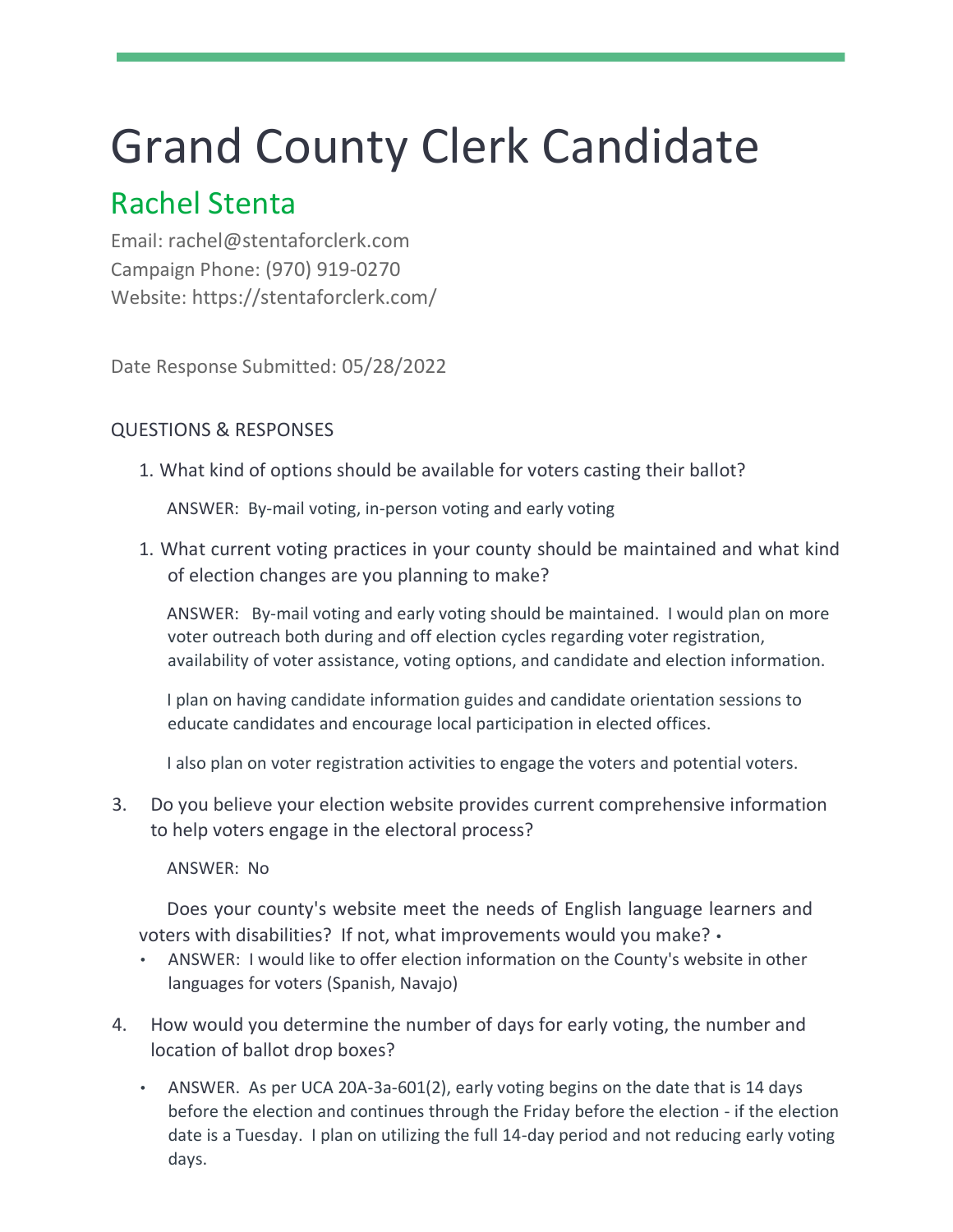- We are a rural county, so I think one early voting polling place is sufficient at the County Courthouse where County Clerk employees can staff the polling place during early voting. If there is a need for additional polling places I would assess the need and resources available, utilizing trained election workers or volunteers if needed.
- 5. What accommodations will your office provide to ensure that voters with disabilities have equal access and can vote privately and independently? How will voters be informed about how to access accommodations?

ANSWER: Voters need to be informed of their rights to accommodations so I would publicize and conduct outreach prior to the election through website, social media, printed news, and speaking engagements at local organizations I would personally contact local government and non-profit community agencies, hospitals, and churches.

My office would provide voter assistance for any voter requesting assistance and also provide information to the voter that they can choose a person - informing them of the state regulations regarding voter assistance.

If a voter cannot enter the building but wishes to vote early, I would train Clerk staff to offer curbside assistance for voters.

6. People who either A) have been previously incarcerated for a felony conviction but are no longer incarcerated, OR B) are currently inacarcerated pre-trial or for misdemeanor conviction ARE eligible to register and vote in Utah. However, many people in these situations do not know this. Will you take steps to ensure eligible individuals from these populations can register and vote?

#### ANSWER: Yes

Please explain your answer and what steps you would take, if applicable:

- ANSWER: I will ensure that we disseminate this information through our local media, social media and directly through our jail.
- 7. How will you determine residency for purposes of voter registration? (Note: this has been an issue in rural counties with second homes and seasonal workers)

ANSWER: I would follow the guidelines set forth in UCA 20A-2-105 that became effective 5/5/2021.

Specifically, I would apply the criteria listed in UCA 20-A-2-105(4) to the voter whose residency was being determined to make my decision. There is also a voter rebuttal presumption allowed by state code.

- 8. Will you provide translated election materials or language assistance at the polls?
	- ANSWER: Yes
	- Please elaborate on your plans to serve English learners:

ANSWER: There are many online translation services and I personally know several translators. Prior to elections, I will make sure that there are digital copies and hard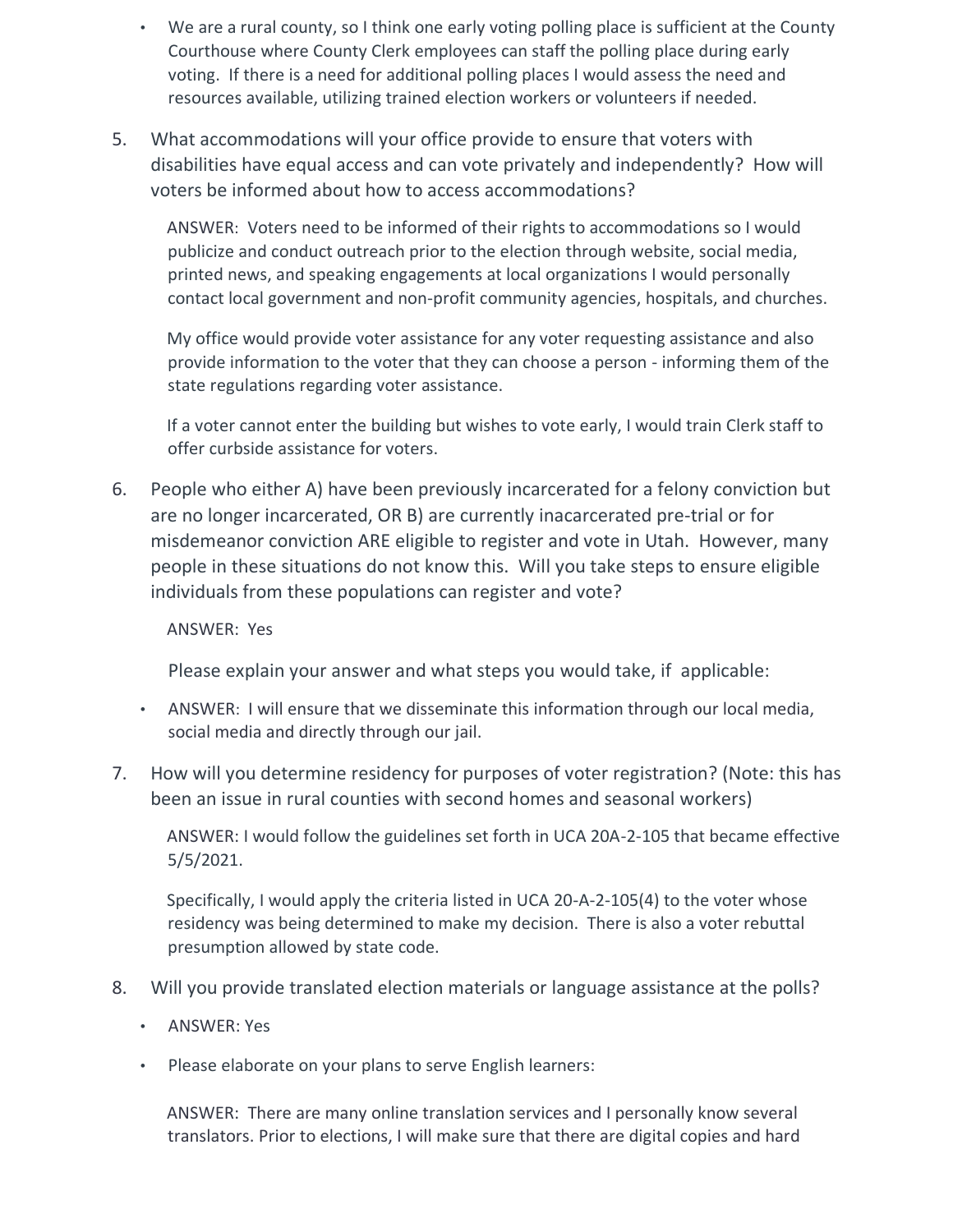copies available in all available languages. Walmart provides a similar service for patients, the same process can be used for elections.

- 9. Do you plan to take steps to educate voters about matching signatures and minimize the number of ballots that are rejected due to mismatched signatures?
	- ANSWER: Yes
	- Please explain:

ANSWER: I think education and information is the key to increasing trust in our election process. I have already begun this process personally (as a former Election Administrator). Voters just need to understand the process, see demonstrations and be informed. I think the best way to do that is through communications and opening a venue for the public to ask questions.

10. What measures do you believe will support public confidence in the election?

ANSWER: Get the electorate involved in the process through voter education, election and registration demonstrations, publicizing the process, overall election transparency.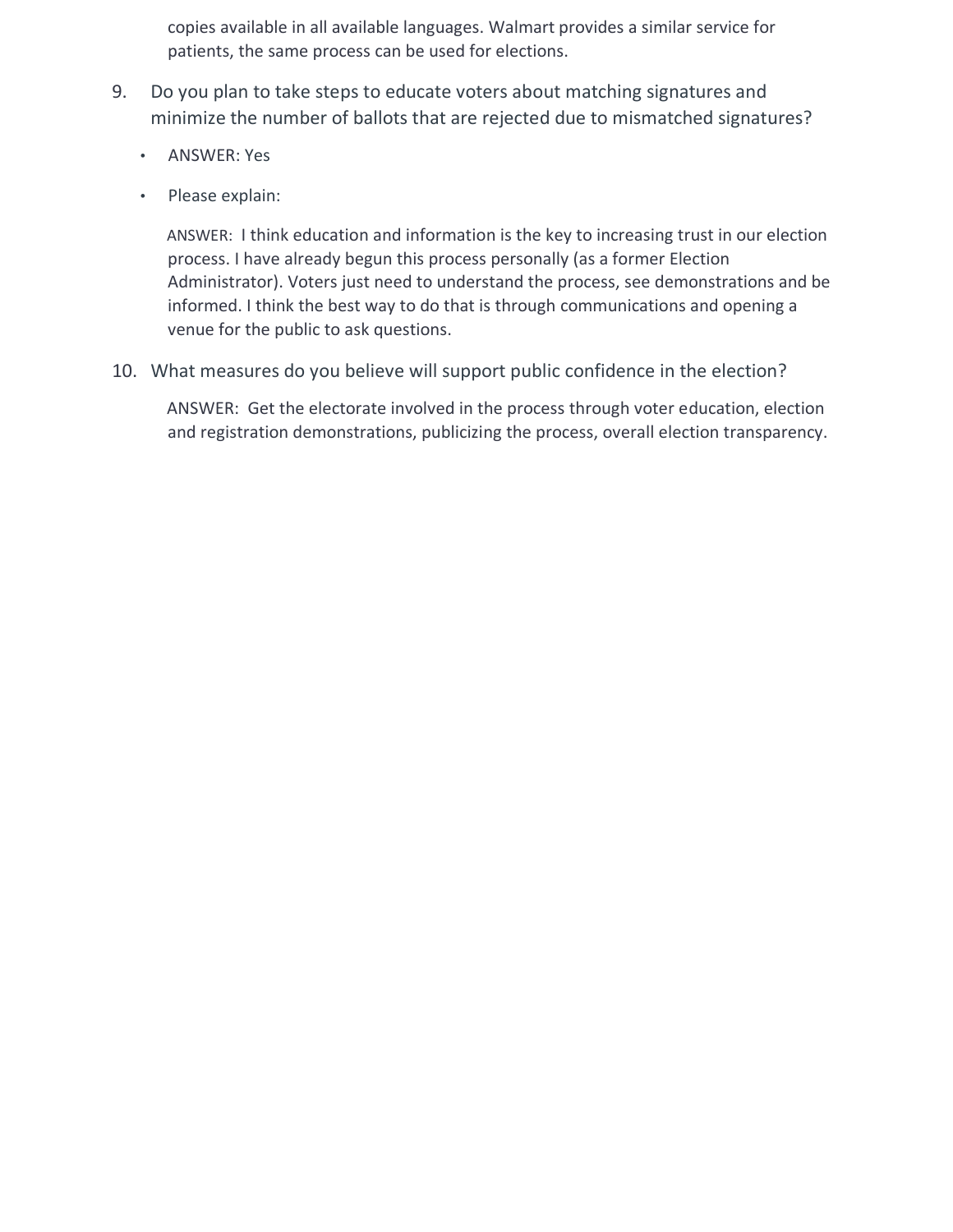# Kane County Clerk Candidate

## Karla Johnson

Email: karquela@gmail.com Campaign Phone: (435) 818-0039 Website: none

Date Response Submitted: 05/26/2022

### QUESTIONS & RESPONSES

1. What kind of options should be available for voters casting their ballot?

ANSWER: We have By-Mail, Early Voting, In-person Election Day, same-day voter registration with provisional voting.

1. What current voting practices in your county should be maintained and what kind of election changes are you planning to make?

ANSWER: WE will maintain all the practices we have and are always looking for improvements and open to suggestions.

3. Do you believe your election website provides current comprehensive information to help voters engage in the electoral process?

ANSWER: Yes

Does your county's website meet the needs of English language learners and voters with disabilities? If not, what improvements would you make? •

- ANSWER: The County is diligent working on a more user friendly web site as we want a page just for elections.
- 4. How would you determine the number of days for early voting, the number and location of ballot drop boxes?
	- ANSWER: We follow the code and provide the most allowable days. We start the Tuesday 14 days prior to Election Day and hold early voting during regular office hours. The ballots Drop boxes are in every municipality at city or county offices. They are listed on our public notice.
- 5. What accommodations will your office provide to ensure that voters with disabilities have equal access and can vote privately and independently? How will voters be informed about how to access accommodations?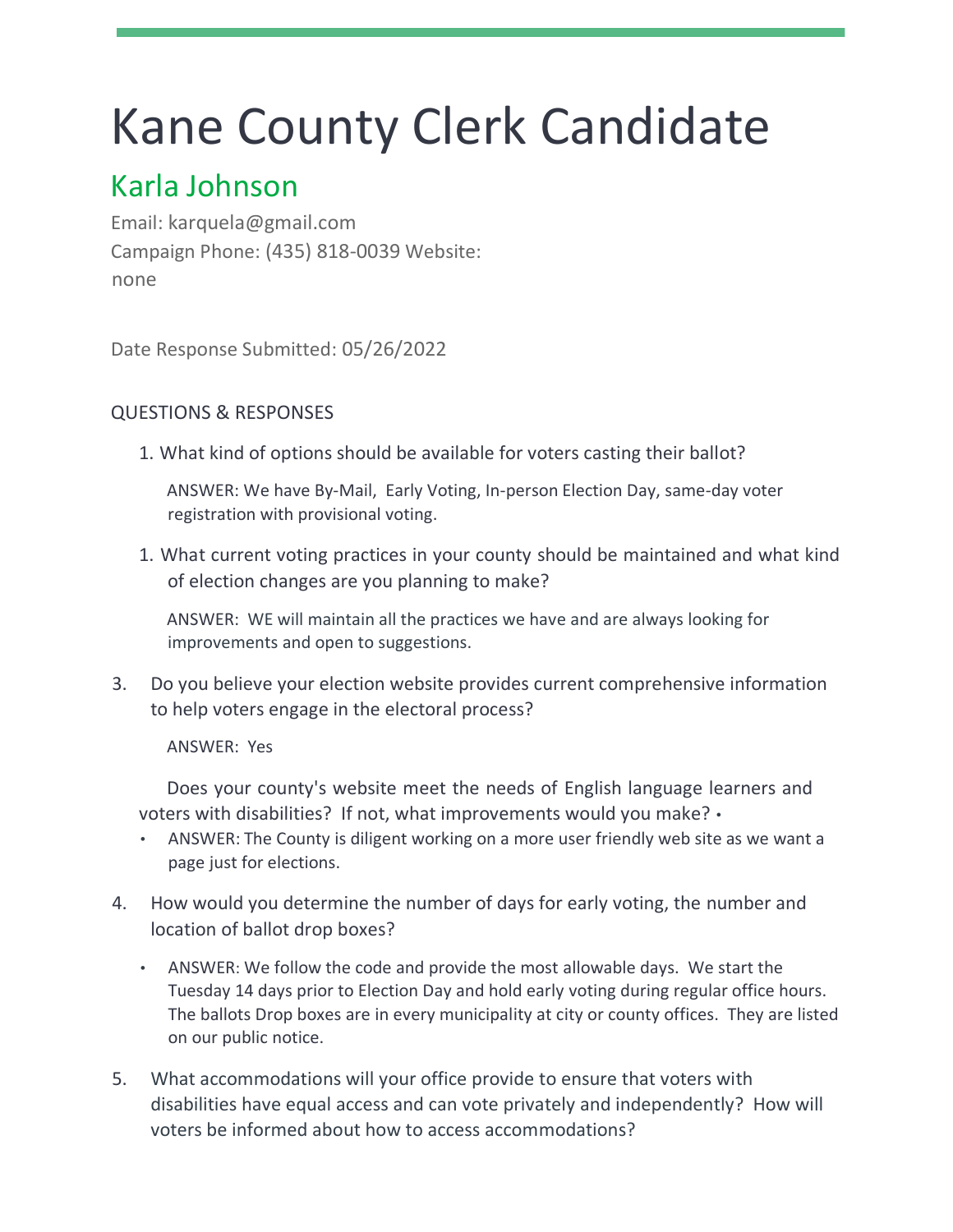ANSWER: We do by mail, so they can vote at home privately or we have ballot marking devices for Early Voting and Election Day voting. They are equipped with Audio for the blind.

6. People who either A) have been previously incarcerated for a felony conviction but are no longer incarcerated, OR B) are currently incarcerated pre-trial or for misdemeanor conviction ARE eligible to register and vote in Utah. However, many people in these situations do not know this. Will you take steps to ensure eligible individuals from these populations can register and vote?

ANSWER: No

Please explain your answer and what steps you would take, if applicable:

- ANSWER: We do not have access to any list or notification regarding felons, This should be the Courts or the Jails that notify them.
- 7. How will you determine residency for purposes of voter registration? (Note: this has been an issue in rural counties with second homes and seasonal workers)

ANSWER: We ask for them to prove their residency if it is within 30 days of the elections.

- 8. Will you provide translated election materials or language assistance at the polls?
	- ANSWER: No
	- Please elaborate on your plans to serve English learners:

ANSWER: We do not have a large enough group of non-English speakers to provide this service yet.

- 9. Do you plan to take steps to educate voters about matching signatures and minimize the number of ballots that are rejected due to mismatched signatures?
	- ANSWER: Yes
	- Please explain:

ANSWER: I can, we have not done any formal accounting other than to the Board of canvassers. We work directly with the voters to minimize any future mismatch, but I still believe it should be between the voter and the election office only. I believe it violates their right to privacy to have any public access.

10. What measures do you believe will support public confidence in the election?

ANSWER:

Taking time to answer questions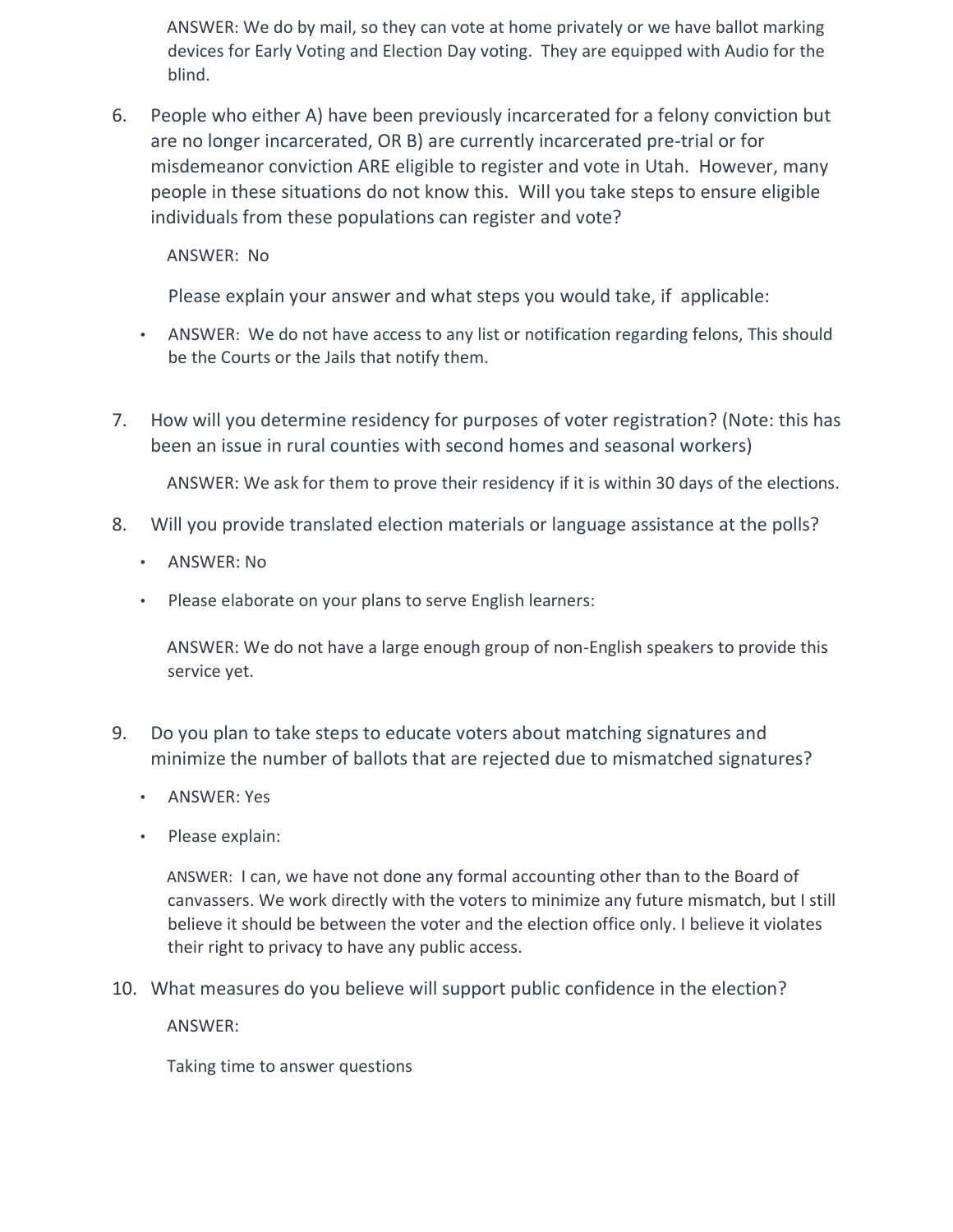# Millard County Clerk Candidate

## Marki Rowley

Email: markirowley@hotmail.com Campaign Phone: (435) 253-0427 Website: None

Date Response Submitted: 05/25/2022

## QUESTIONS & RESPONSES

1. What kind of options should be available for voters casting their ballot?

ANSWER: In-person voting with a marking device, and/or just to come in-person to drop a voted ballot during early voting and on Election Day. We currently offer this, as does all Clerk's Offices in Utah. My office has also reprinted a ballot for a concerned voter who received a ballot in the mail and felt more comfortable bringing that ballot in and trading it for a new one; even though the new ballot they were given in my office was the exact same ballot they received in the mail. I understand that voters have various concerns and I am open to accommodate a voter to make them feel more at ease.

1. What current voting practices in your county should be maintained and what kind of election changes are you planning to make?

ANSWER: I believe that what I have implemented over the past 7 years as County Clerk has worked. However, I am always open to suggestions and/or concerns. I will take every suggestion into consideration. However, not all suggestions can be easily implemented or are in the best interest of the voters.

3. Do you believe your election website provides current comprehensive information to help voters engage in the electoral process?

ANSWER: Yes

Does your county's website meet the needs of English language learners and voters with disabilities? If not, what improvements would you make? •

• ANSWER: I am lacking on the language barriers, but not disabilities. We offer touch screens here in the Clerk's Office for those who are hearing and/or visual impaired and that information is listed on our website as well as on our mailings.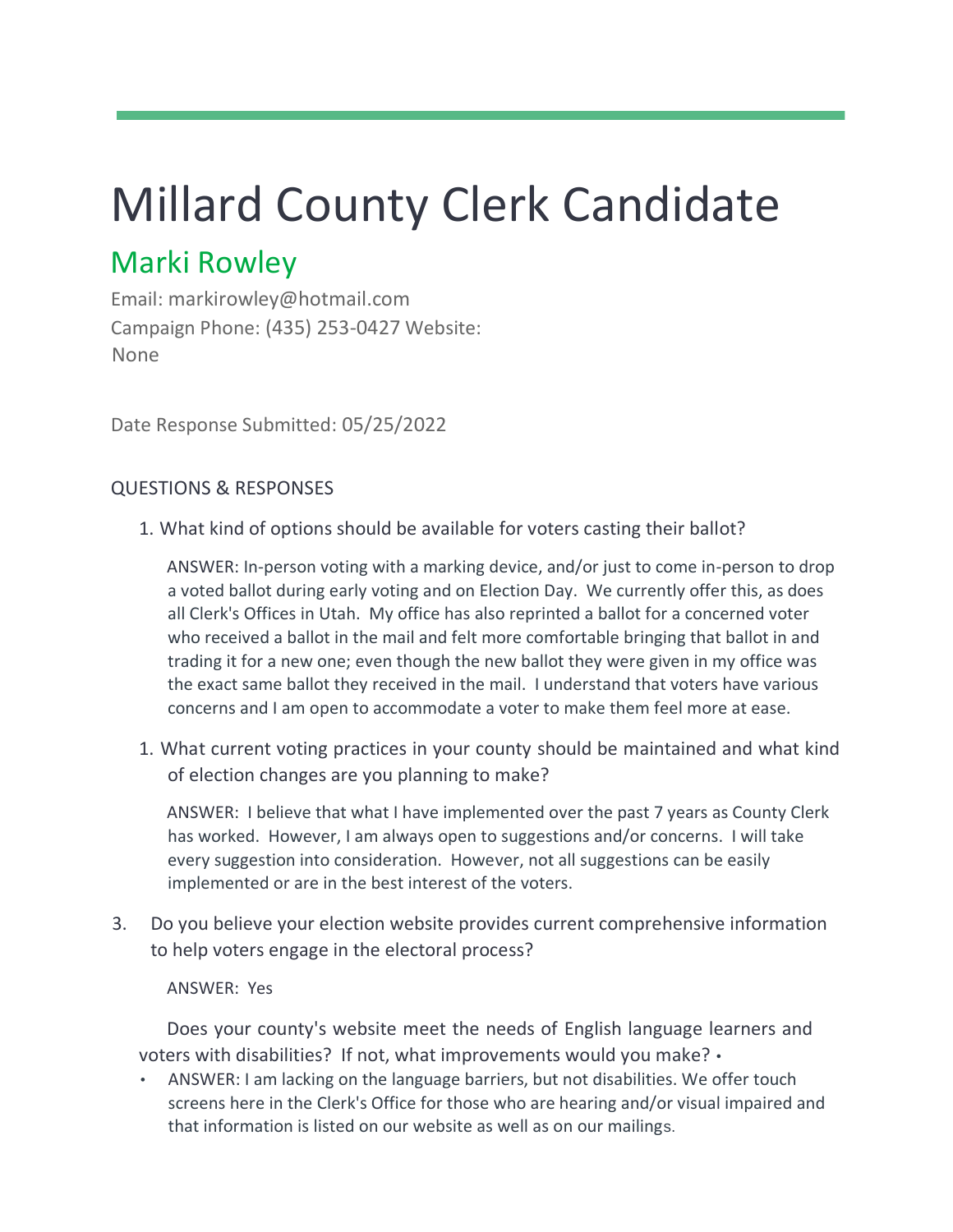- 4. How would you determine the number of days for early voting, the number and location of ballot drop boxes?
	- ANSWER: We currently offer all the available days within the 2 week period of early voting here in the office, as well as 2 days in the Delta Office; excluding Federal and State holidays. HB313 now requires a drop box in each municipality and reservation; therefore, each municipality will have a ballot drop box available for voters to drop their ballot in their own town, in addition to the post office mailing.
- 5. What accommodations will your office provide to ensure that voters with disabilities have equal access and can vote privately and independently? How will voters be informed about how to access accommodations?

ANSWER: Both of our vote centers accommodate handicap access and if a voter cannot read or mark a mailed ballot, we provide assistance or the use of a ballot marking device with accessible features (e.g. audio ballot, touch screen, large print, high contrast). This information is posted on our website and on our mailings.

6. People who either A) have been previously incarcerated for a felony conviction but are no longer incarcerated, OR B) are currently inacarcerated pre-trial or for misdemeanor conviction ARE eligible to register and vote in Utah. However, many people in these situations do not know this. Will you take steps to ensure eligible individuals from these populations can register and vote?

#### ANSWER: Yes

Please explain your answer and what steps you would take, if applicable:

- ANSWER: I added the following language to our elections website: "Notice: If you have been previously incarcerated for a felony conviction but are no longer incarcerated, OR are currently incarcerated pre-trial or for misdemeanor conviction you are eligible to register and vote in Utah."
- 7. How will you determine residency for purposes of voter registration? (Note: this has been an issue in rural counties with second homes and seasonal workers)

ANSWER: We ask for anything that shows a street address and the voters name such as a car registration, property tax notice, doctor bill, utility bill, etc.. Voters should be voting in the County of their primary residency so wherever they reside permanently.

- 8. Will you provide translated election materials or language assistance at the polls?
	- ANSWER: No
	- Please elaborate on your plans to serve English learners:

ANSWER: I would LOVE to add anything helpful like this; however, I do not have any translated and/or language assistance materials.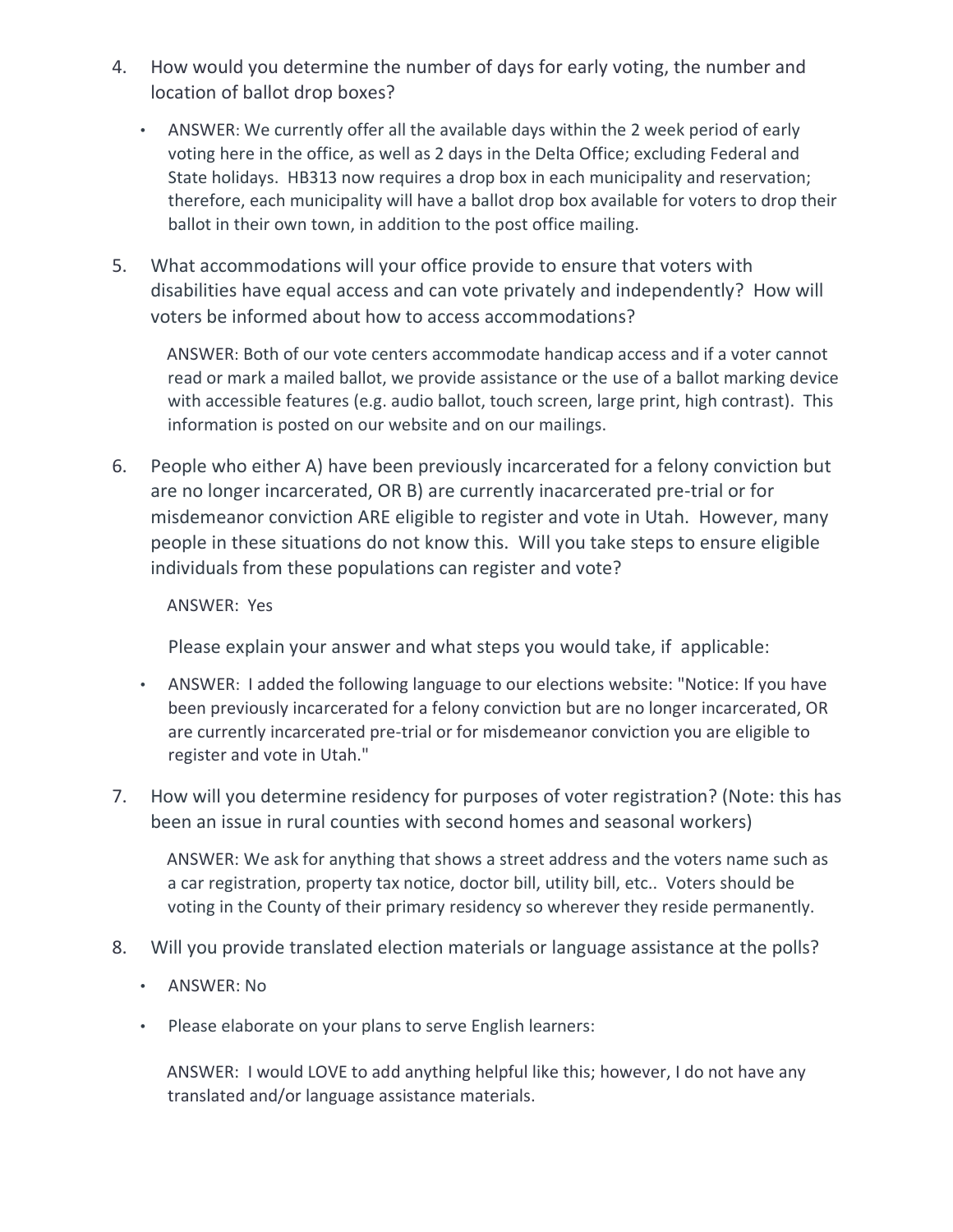- 9. Do you plan to take steps to educate voters about matching signatures and minimize the number of ballots that are rejected due to mismatched signatures?
	- ANSWER: Yes
	- Please explain:

ANSWER: We already do this.

10. What measures do you believe will support public confidence in the election?

ANSWER: All Clerk's Offices are open to the public to view any and all election processes. I encourage any voter to come watch what we do on a daily basis. I believe if voters will do this, they will see what we do and will gain confidence in our election process.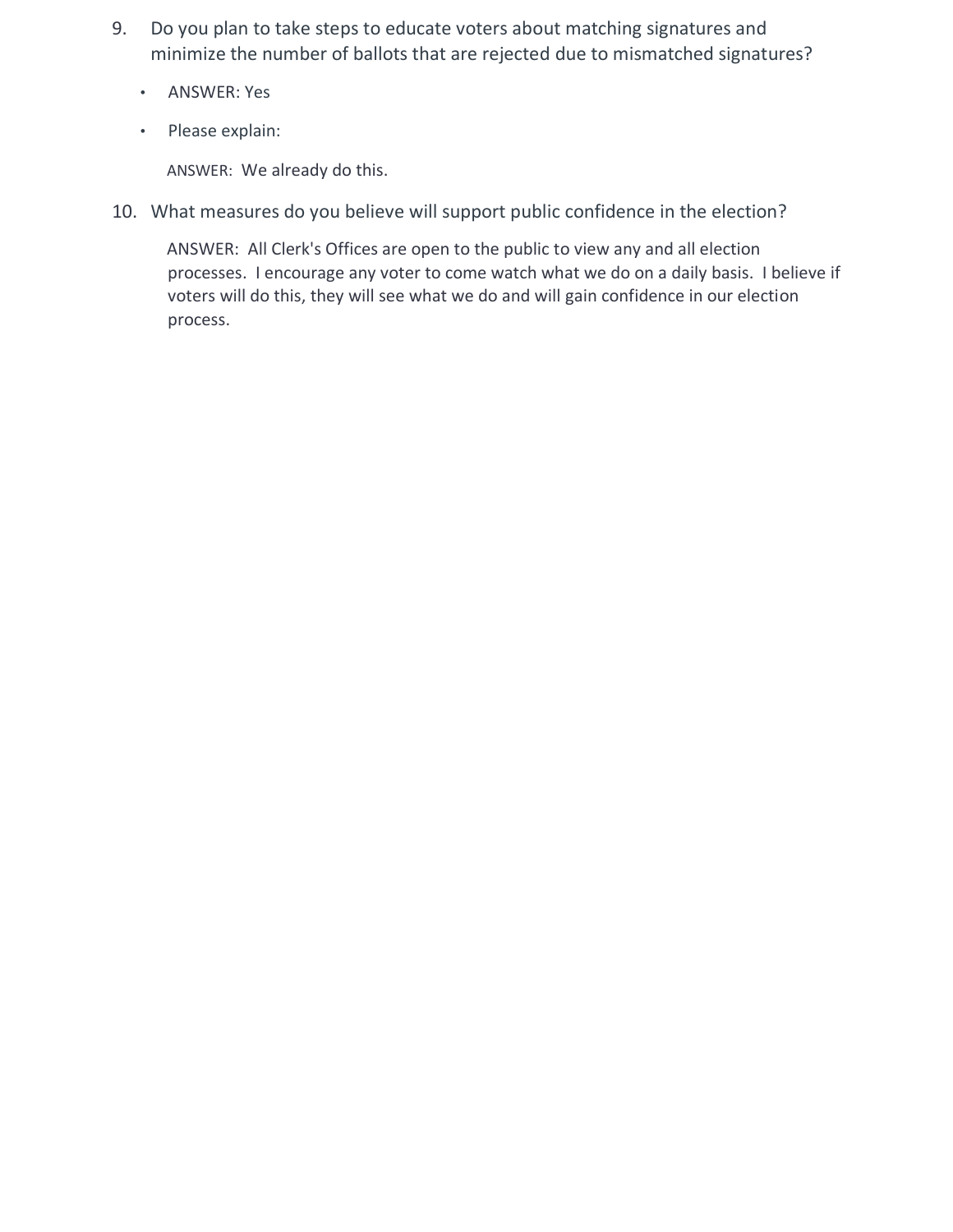## Salt Lake County Clerk Candidate

## Goud Maragani

Email: goud4clerk@gmail.com Campaign Phone: (385) 237-7960 Website: www.goud4clerk.com

Date Response Submitted: 05/29/2022

### QUESTIONS & RESPONSES

1. What kind of options should be available for voters casting their ballot?

ANSWER: The state legislature determines what methods voters can use to vote. As Clerk, I will offer all the methods mandated by the state legislature. By law, there are currently four ways that you can submit a ballot to the Clerk's office:

- (1) in-person voting;
- (2) submit a mail ballot at an in-person voting location;
- (3) submit a mail ballot into a dropbox; and
- (4) submit a mail ballot through the U.S. Postal Service.

As County Clerk, I will put out a notice before every election telling people the pros and cons of each type of voting so voters can make an informed decision regarding the method of voting they want to use to cast their votes.

1. What current voting practices in your county should be maintained and what kind of election changes are you planning to make?

ANSWER: There are many improvements that we can and should make to our election system. I have made multiple proposals to improve the security and transparency of our election system. My proposals are realistic and can be implemented within existing law.

For example, I am going to conduct regular audits of our election system so we can determine what is and is not working and use the information to continuously improve our election system. I will design the audits to include poll watching and make public our findings and any improvements my office will make due to our findings.

I also want to get more people involved in how our Clerk's office is run. In that vein, at least two weeks before processing ballots, I am going to release a detailed poll watching schedule. It will tell people when we will engage in the various ballot processing activities like signature verification, ballot duplication, and ballot adjudication. This way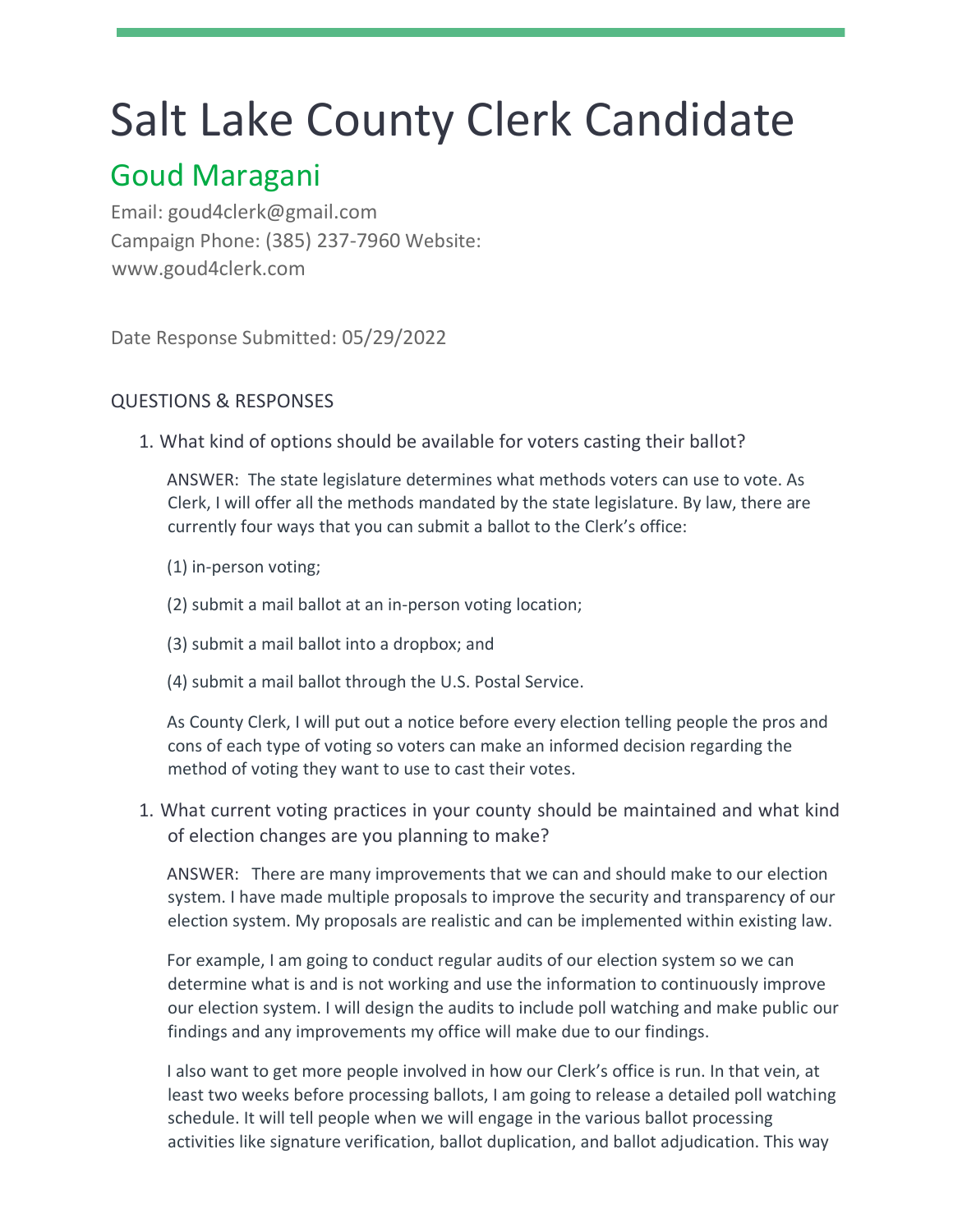citizens will know when we are engaging in different activities and can plan ahead to participate in specific poll watching activities.

For all of my current proposals, please go to my website: goud4clerk.com. Also, stay tuned because I will be putting out more proposals during the general election campaign to address other areas of our election system that can use improvement.

3. Do you believe your election website provides current comprehensive information to help voters engage in the electoral process?

ANSWER: No

Does your county's website meet the needs of English language learners and voters with disabilities? If not, what improvements would you make?

- •
- ANSWER: Right now, it is difficult to find information for voters with disabilities on the Salt Lake County Clerk's website. It requires multiple clicks and is not provided in a manner that is easy to find. One improvement I will make is to add an option in the "Spotlight" section of the Elections homepage for voters with disabilities where all information pertinent to those voters will be available. The Salt Lake County Clerk's website is available in many languages. Salt Lake County's website, including the Salt Lake County Clerk's website, are designed to substantially conform with WCAG 2.0 and 2.1. As Clerk, I will track complaints that we get from English language learners and voters with disabilities, ensure that we are responsive to concerns that are raised, and make the complaints and resolutions public (without disclosing any personal information) on a quarterly basis.
- 4. How would you determine the number of days for early voting, the number and location of ballot drop boxes?
	- ANSWER. Early voting is governed by Utah's election code. I will provide the maximum number of early voting days allowed by law as long as the demand for it justifies the cost.
	- According to Utah Code 20A-5-403.5(1)(a), the Clerk is required to put "at least one ballot drop box in each municipality and reservation located in the jurisdiction to which the election relates." In addition, HB 313 requires that all unattended ballot drop boxes have 24-hour surveillance. We will have at least one ballot drop box per municipality to which the election relates. Whether we add more will depend on demand and whether there is money in our budget to pay for the required cameras and 24-hour surveillance.
- 5. What accommodations will your office provide to ensure that voters with disabilities have equal access and can vote privately and independently? How will voters be informed about how to access accommodations?

ANSWER: This is an area that could use improvement. I am concerned that under our current system, it is possible for people to take advantage of voters with disabilities under the guise of "helping" them vote. As a society, we should be protecting those that are most vulnerable from being taken advantage of. The Clerk's office should focus resources on group homes for adults with special needs. As Clerk, I will set up a team that will go to the various group homes in Salt Lake County and assist the residents to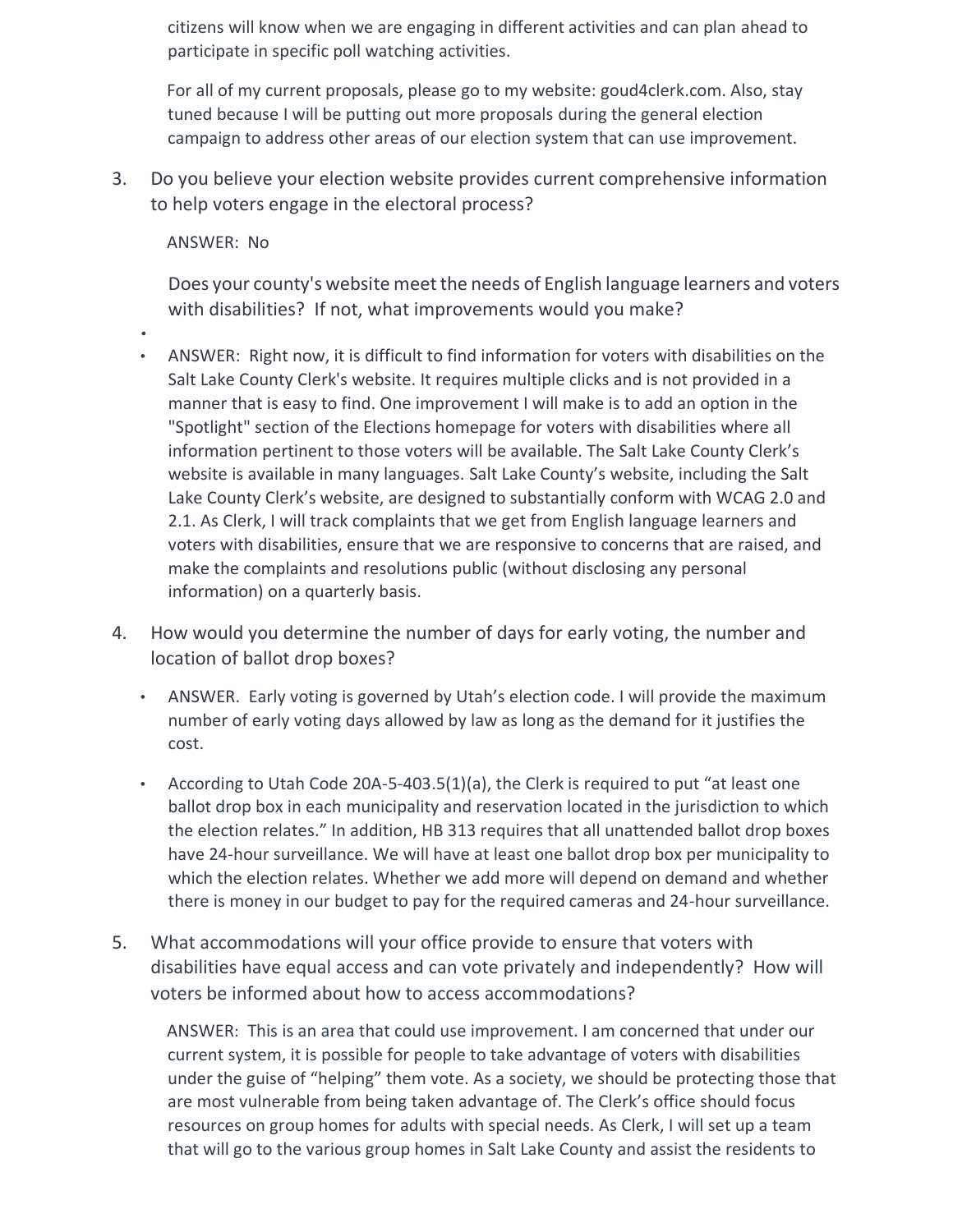vote so that we can ensure they are able to vote in a private and secure manner and not being taken advantage of.

My office also will use the website, local media, and notices at in-person voting locations to inform people about how to access the accommodations they need to vote.

6. People who either A) have been previously incarcerated for a felony conviction but are no longer incarcerated, OR B) are currently inacarcerated pre-trial or for misdemeanor conviction ARE eligible to register and vote in Utah. However, many people in these situations do not know this. Will you take steps to ensure eligible individuals from these populations can register and vote?

ANSWER: Yes

Please explain your answer and what steps you would take, if applicable:

- ANSWER: The language regarding the ability of those who are incarcerated for a misdemeanor conviction to vote appears incorrect. According to Utah Code Section 20A-2-101.3(2)(b), a "misdemeanent's right to register to vote and to vote in an election is restored when the misdemeanant . . . has successfully completed the term of incarceration to which the misdemeanant was sentenced." This means, contrary to what is stated in the question, someone incarcerated for a
- misdemeanor cannot vote. Per Utah Code Section 20A-2-101.5, a convicted felon's "right to register to vote and to vote in an election is restored when . . . the felon has successfully completed the term of incarceration to which the felon was sentenced." Once someone has satisfied the law with regard to serving their time, I believe they should exercise their right to register to vote and to vote, if they so choose. I will work with local nonprofits that help those who have served their time get back on their feet to make sure they understand when they have the right to register to vote and to vote. Part of successful reintegration into society is making sure that those who have served their time get involved as much as they choose to in our political process.
- 7. How will you determine residency for purposes of voter registration? (Note: this has been an issue in rural counties with second homes and seasonal workers)

ANSWER: I am unclear how much of an issue this is in Salt Lake County. However, I will follow Utah Code Section 20A-2-105 when determining the residency of voters. I will note that, under Section 20A-2-105(7)(a), "there is a rebuttable presumption that a person's principal place of residence is in Utah and in the voting precinct claimed by the person if the person makes an oath or affirmation upon a registration application form or declaration of candidacy that the person's principal place of residence is in Utah and in the voting precinct claimed by the person."

- 8. Will you provide translated election materials or language assistance at the polls?
	- ANSWER: Yes
	- Please elaborate on your plans to serve English learners:

ANSWER: Yes. We will provide translated election materials or language assistance for those that need it to vote.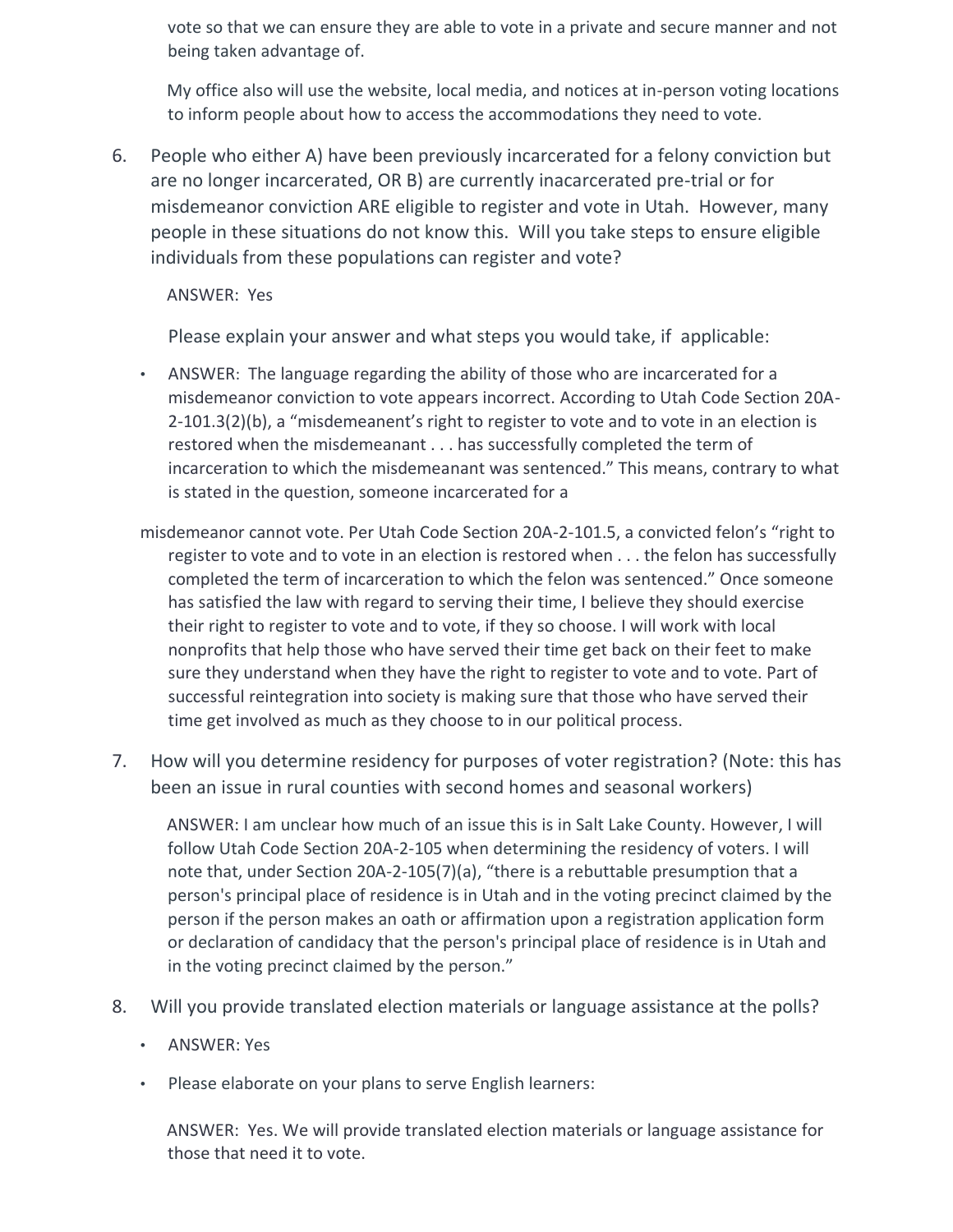- 9. Do you plan to take steps to educate voters about matching signatures and minimize the number of ballots that are rejected due to mismatched signatures?
	- ANSWER: Yes
	- Please explain:

ANSWER: It is very important that voters sign their voter registration form very carefully. If you use a generic looking signature (e.g., putting an "x" as your signature), it will be easy for someone else to submit a ballot for you and for the signature to match. I will put out a notice letting voters know that the best practice is to be very particular about how you sign your voter registration form. A unique signature is the best way to protect your vote.

10. What measures do you believe will support public confidence in the election?

ANSWER: My proposals are aimed at improving public confidence in our election systems. People want a Clerk who is constantly asking questions and looking for ways to improve our election system, as well as one who is transparent about issues that are discovered and what can be done to address them. If my office finds a problem, we will identify it to the public, isolate it, and then find ways to address it. We also will keep the public apprised of what we have found and how we are addressing it. For more information about my campaign and proposals, please go to my website: www.goud4clerk.com.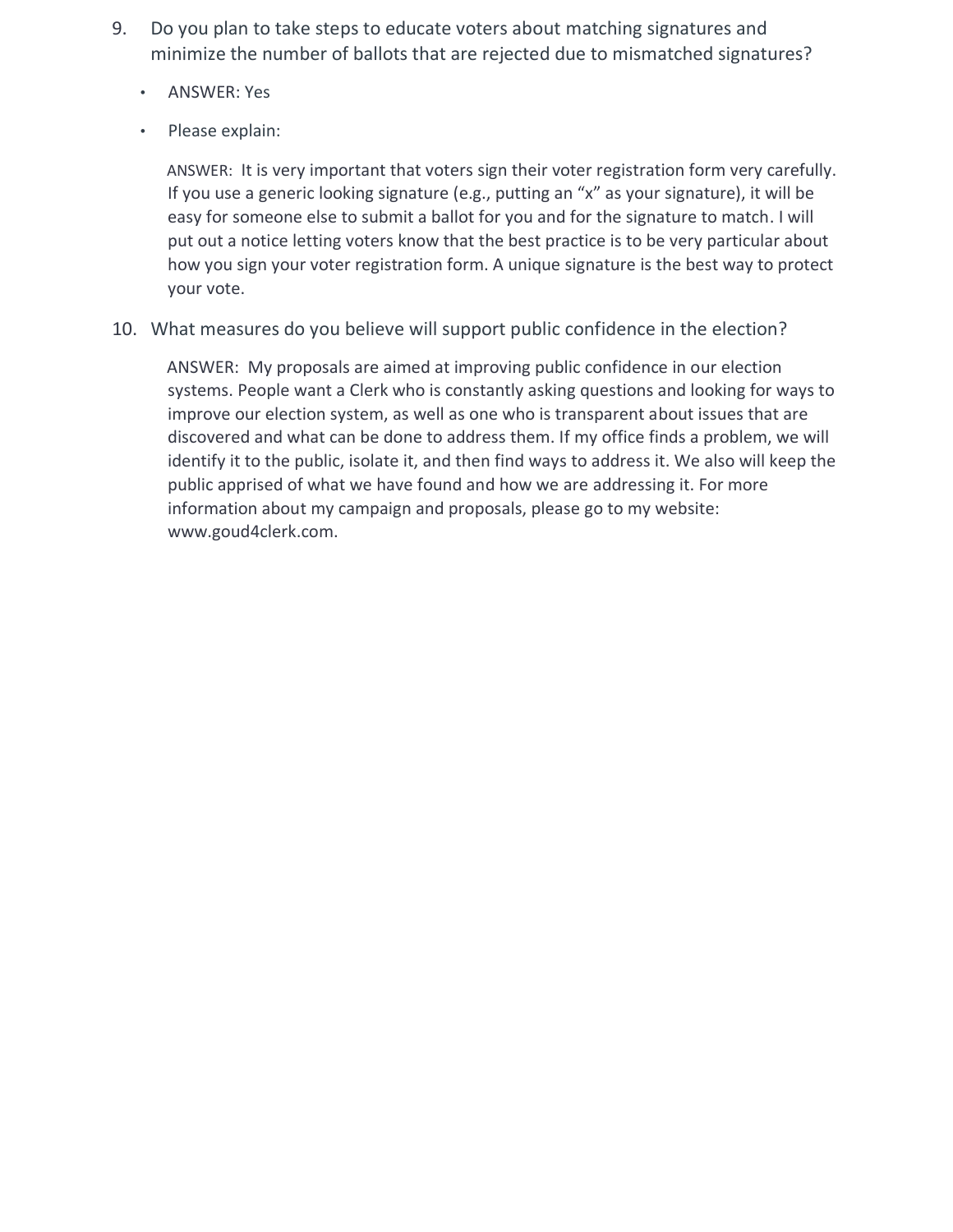## Piute County Clerk Candidate

## Kali Gleave

Email: (not provided) Campaign Phone: (not provided) Website: (answer skipped)

Date Response Submitted: 05/27/2022

## QUESTIONS & RESPONSES

1. What kind of options should be available for voters casting their ballot?

ANSWER: By mail ballots that can either be mailed or dropped off and ballot drop boxes in each towns.

Physical polling location held at the courthouse for both early voting and election day.

1. What current voting practices in your county should be maintained and what kind of election changes are you planning to make?

ANSWER: Piute County runs a great election already with all the options available. If an issue ever arises we do our best to fulfill the needs of the residents.

3. Do you believe your election website provides current comprehensive information to help voters engage in the electoral process?

ANSWER: Yes

Does your county's website meet the needs of English language learners and voters with disabilities? If not, what improvements would you make?

- •
- ANSWER: (Answer skipped)
- 4. How would you determine the number of days for early voting, the number and location of ballot drop boxes?
	- ANSWER: We go by the suggestions given to us by the Lt. Governors office according to state statute.
- 5. What accommodations will your office provide to ensure that voters with disabilities have equal access and can vote privately and independently? How will voters be informed about how to access accommodations?

ANSWER: We will provide ADA voting as well as curbside voting if needed.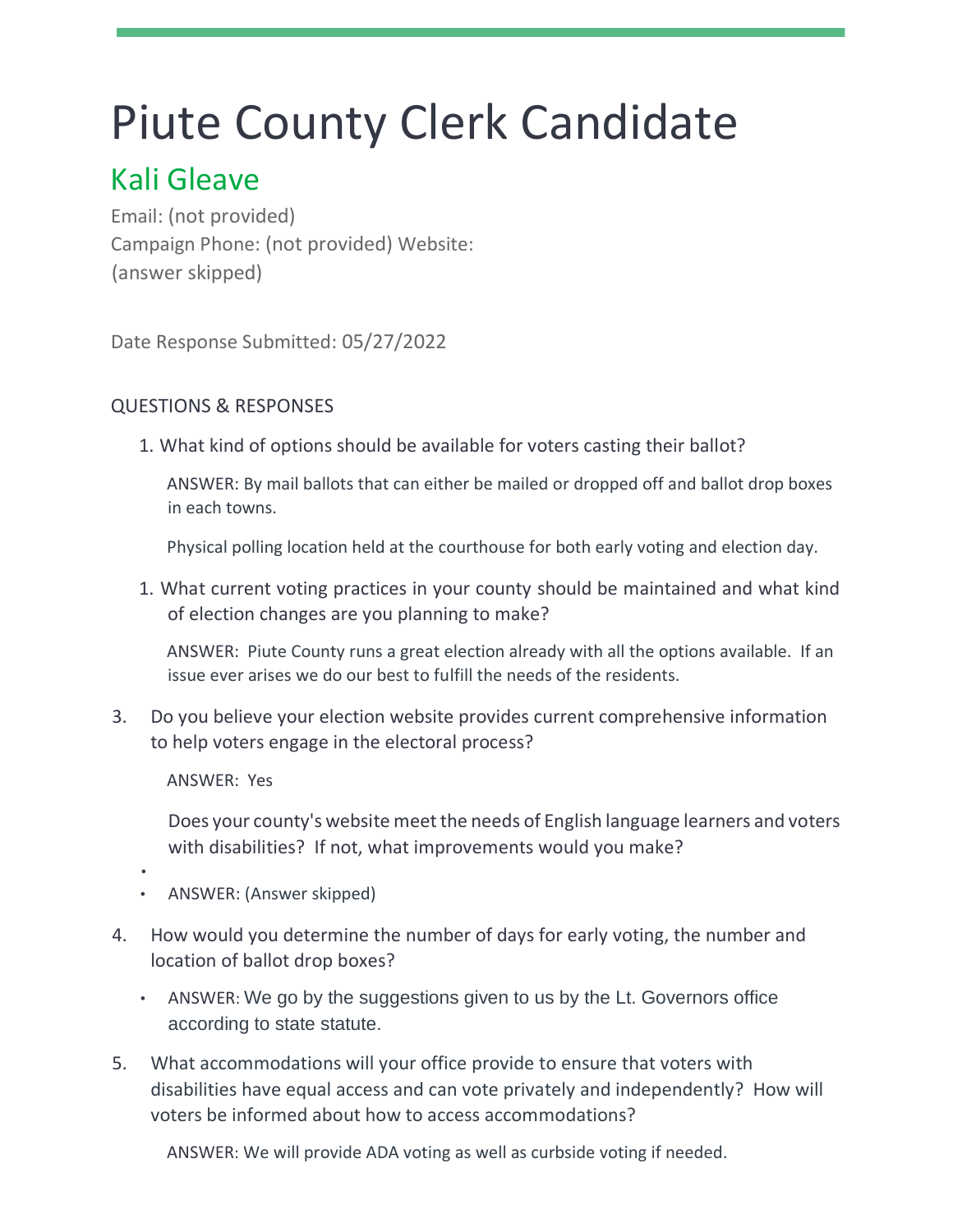6. People who either A) have been previously incarcerated for a felony conviction but are no longer incarcerated, OR B) are currently inacarcerated pre-trial or for misdemeanor conviction ARE eligible to register and vote in Utah. However, many people in these situations do not know this. Will you take steps to ensure eligible individuals from these populations can register and vote?

ANSWER: Yes

Please explain your answer and what steps you would take, if applicable:

- ANSWER: (Answer skipped)
- 7. How will you determine residency for purposes of voter registration? (Note: this has been an issue in rural counties with second homes and seasonal workers)

ANSWER: They will need to provide us with a physical location address as well as other proofs of residency.

- 8. Will you provide translated election materials or language assistance at the polls?
	- ANSWER: Yes
	- Please elaborate on your plans to serve English learners:

ANSWER: (Answer skipped)

- 9. Do you plan to take steps to educate voters about matching signatures and minimize the number of ballots that are rejected due to mismatched signatures?
	- ANSWER: Yes
	- Please explain:

ANSWER: (Answer skipped)

10. What measures do you believe will support public confidence in the election?

ANSWER: (Answer skipped)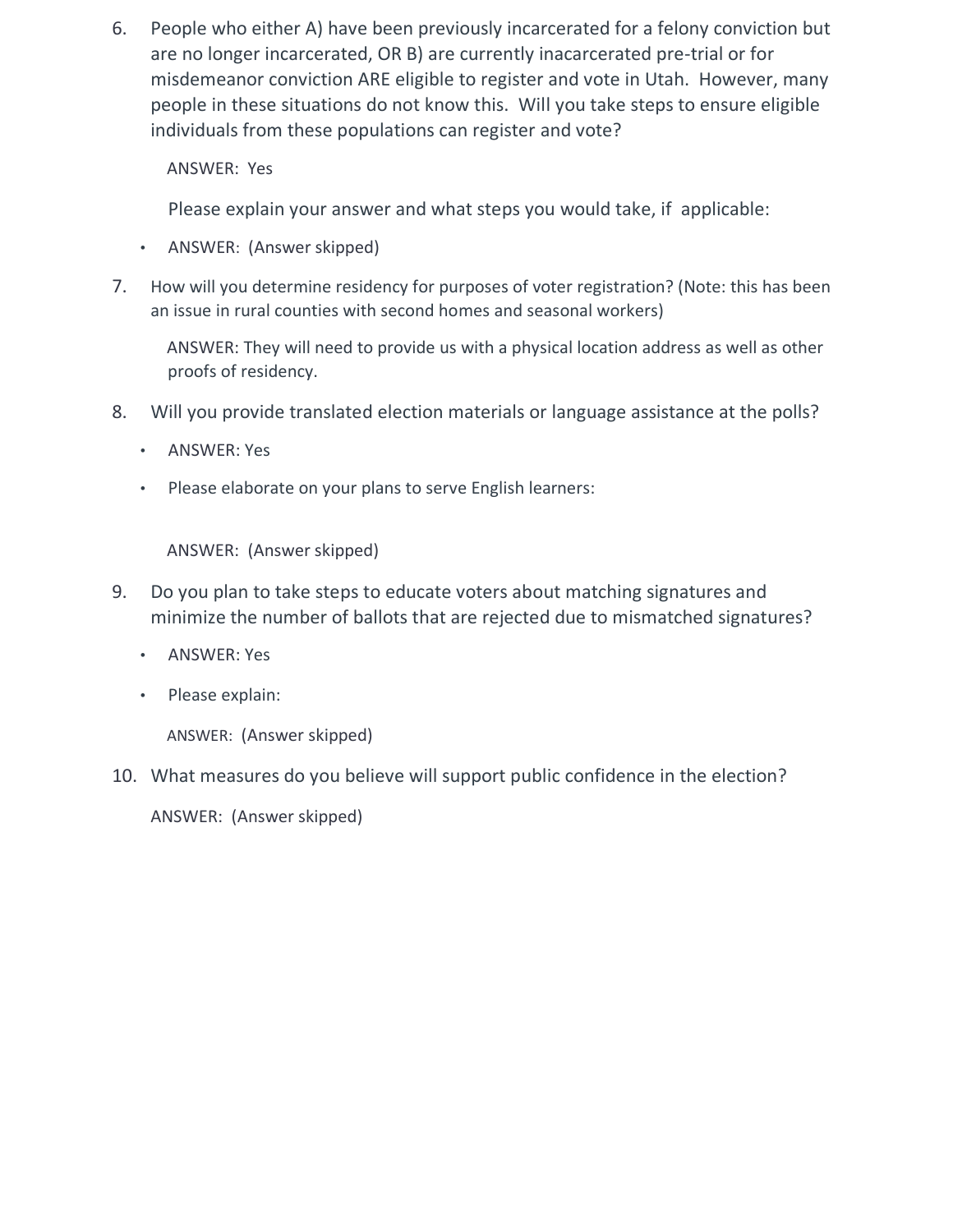# Summit County Clerk Candidate

## Dawn Mathiesen Langston

Email: voteforDawn@protonmail.com Campaign Phone: (801) 529-4747 Website: pending/under development

Date Response Submitted: 05/27/2022

### QUESTIONS & RESPONSES

1. What kind of options should be available for voters casting their ballot?

ANSWER: Local Polls, Handicap accessibility, Mail-in if needed, in person.

1. What current voting practices in your county should be maintained and what kind of election changes are you planning to make?

ANSWER: We currently have mail-in ballots, and drop boxes though not under surveillance, in person. I want to bring back voting locations on a more local basis, easier access for voters, hand vote counts done publicly, audits after every election, handicapped accessability for all.

3. Do you believe your election website provides current comprehensive information to help voters engage in the electoral process?

ANSWER: No

Does your county's website meet the needs of English language learners and voters with disabilities? If not, what improvements would you make? •

- ANSWER: I don't feel that it does. I would include text to voice as well as options for larger print and more language selections. I would also like to include clear explanations of what exactly the pro's and con's are of proposals. ie "This will raise taxes by a specific amount." or "This will be paid for through"....with a clear explanations and specifically who the proposals will impact. For example "Bill A will provide bus service in Park City, bus service will not be provided to . This will be paid for by a 10% property tax increase on homeowners."
- 4. How would you determine the number of days for early voting, the number and location of ballot drop boxes?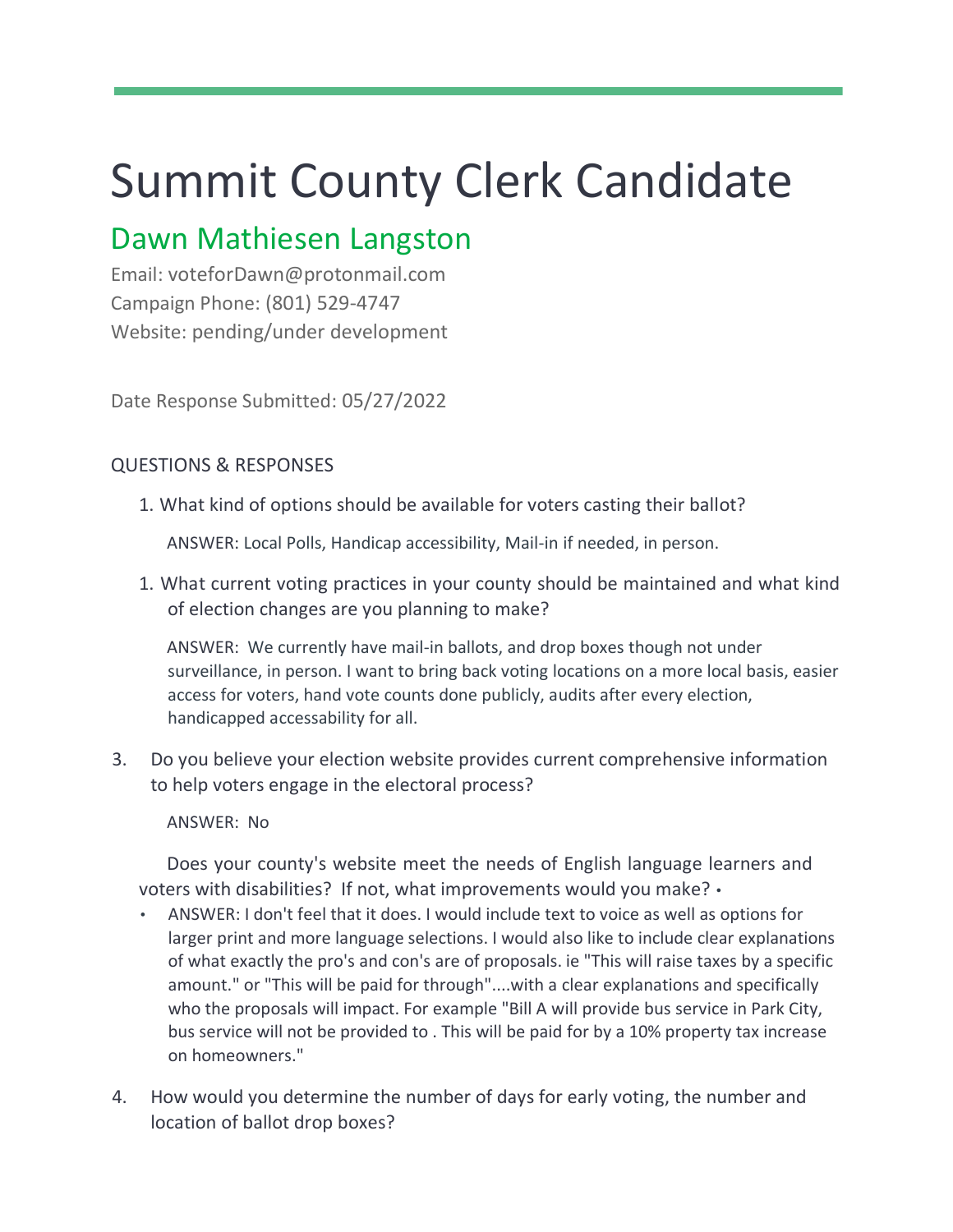- ANSWER. I would look at the date of the election, allow 14 days prior to the election and not count holidays and/or weekends in that  $14$ -day window.  $\cdot$  A new law was just passed stating that all ballot drop boxes must be under video surveillance.
- 5. What accommodations will your office provide to ensure that voters with disabilities have equal access and can vote privately and independently? How will voters be informed about how to access accommodations?

ANSWER: I am considering deploying handicapped accessible transportation options to transport disabled voters from their residences to the polls with poll workers to assist them as needed.

Voters will be informed via text messages, standard mail, posters, phone calls, emails, and social media.

Additionally, I am also a disabled individual. My step-mother was deaf, my stepfather was blind, I have mobility challenges and I am the legal guardian of an adult with intellectual disablities. I will do everything in my power to assist the disabled community with fully participating in the election processs.

6. People who either A) have been previously incarcerated for a felony conviction but are no longer incarcerated, OR B) are currently inacarcerated pre-trial or for misdemeanor conviction ARE eligible to register and vote in Utah. However, many people in these situations do not know this. Will you take steps to ensure eligible individuals from these populations can register and vote?

#### ANSWER: Yes

Please explain your answer and what steps you would take, if applicable:

- ANSWER: I will take the same steps as I will for disabled voters and I will also contact probation and parole officers to gain their support in getting this information to eligible voters.
- 7. How will you determine residency for purposes of voter registration? (Note: this has been an issue in rural counties with second homes and seasonal workers)

ANSWER: Each person has a legal "home of record". I live in a rural county, so I am very aware of this challenge. If their home of record is in another county or state, then they will be advised to contact their county clerk to cast their absentee ballot. If our county residents have a second home or are seasonal workers, they too will be notified of their option to vote with an absentee ballot.

- 8. Will you provide translated election materials or language assistance at the polls?
	- ANSWER: Yes
	- Please elaborate on your plans to serve English learners:

ANSWER: There are many online translation services and I personally know several translators. Prior to elections, I will make sure that there are digital copies and hard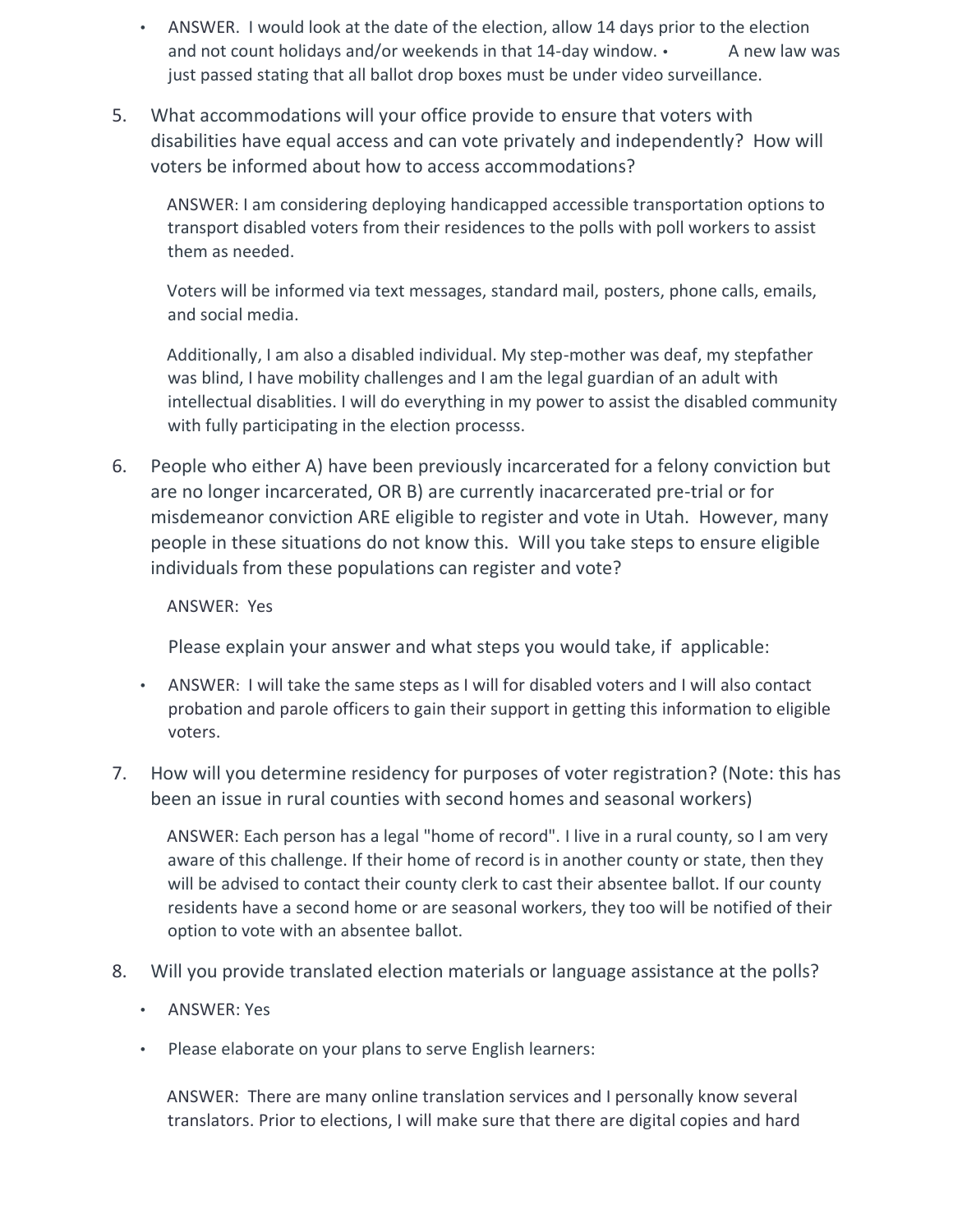copies available in all available languages. Walmart provides a similar service for patients, the same process can be used for elections.

- 9. Do you plan to take steps to educate voters about matching signatures and minimize the number of ballots that are rejected due to mismatched signatures?
	- ANSWER: Yes
	- Please explain:

ANSWER: Social media is a great teaching tool. Creating materials for social media as well as using general marketing techniques will go a long way in addressing this issue.

10. What measures do you believe will support public confidence in the election?

ANSWER: I believe that having the vote count be hand-counted and the vote count process open to public observation followed by audits conducted after every election will do a lot to support and restore confidence in the election.

I have worked with the Utah State Auditor for Medicaid in Utah in the past and completed audits with no problems with my record keeping. It only stands to reason to do, and expect the same level of integrity and ethics so that there is no question as to the veracity of the vote in my county.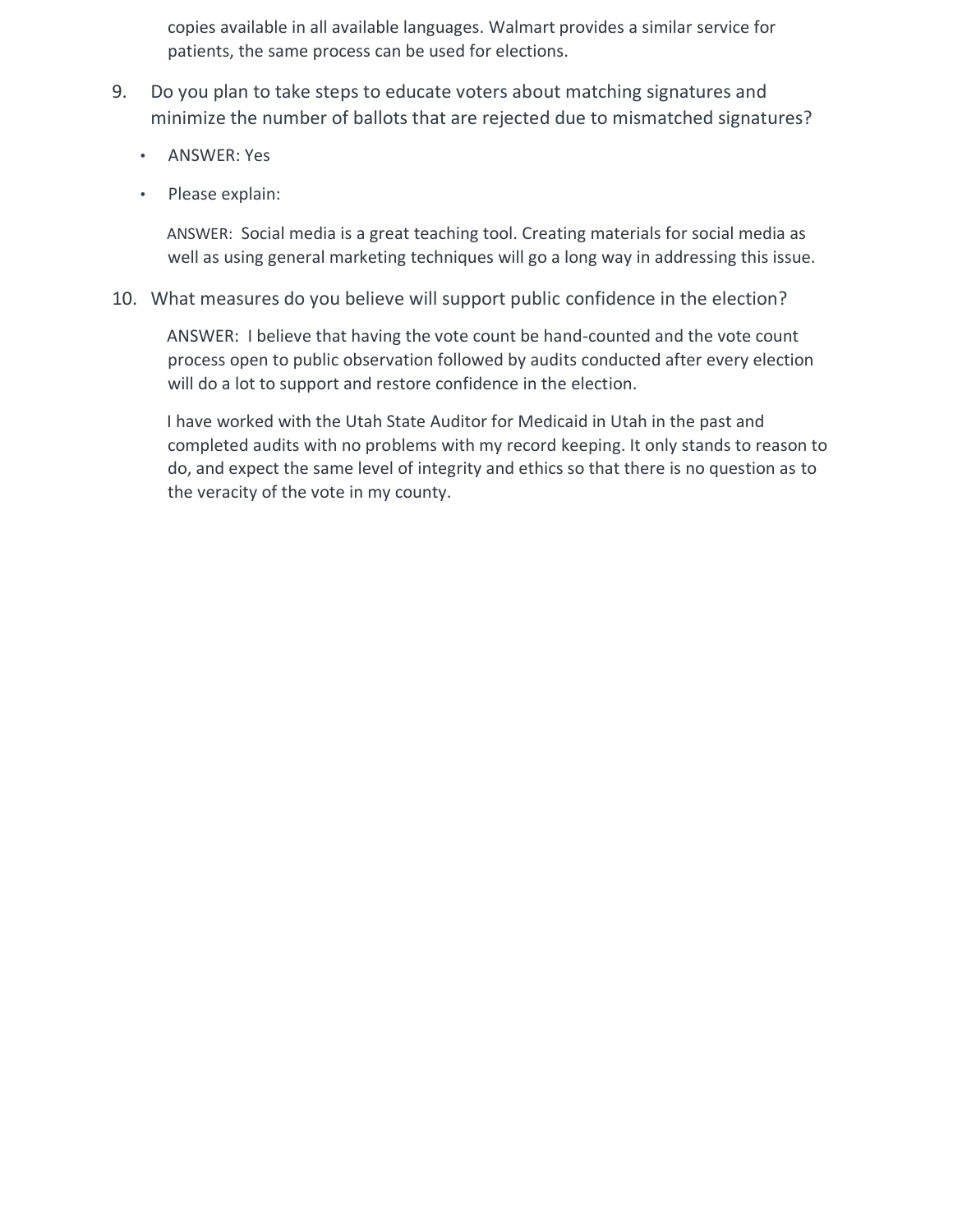# Tooele County Clerk

## Tracy Shaw

Email: shaw4clerk@gmail.com Campaign Phone: (435) 830-3570 Website: https://www.facebook.com/TracyforClerk

Date Response Submitted: 05/18/2022

## QUESTIONS & RESPONSES

1. What kind of options should be available for voters casting their ballot?

ANSWER: All kinds! I like options for in-person, vote by mail, absentee, UOCAVA, and provisional.

1. What current voting practices in your county should be maintained and what kind of election changes are you planning to make?

ANSWER: As a newly elected clerk, I'm already making changes to our election security. I've added election room cameras, eliminated husband/wife ballot pickup teams, no cell phones in the election room, logging ballot weights and chain of custody in the field, and more.

Vote by mail works well, in my opinion, especially when we continue to have inperson voting options available to those who need it.

3. Do you believe your election website provides current comprehensive information to help voters engage in the electoral process?

ANSWER: No.

Does your county's website meet the needs of English language learners and voters with disabilities? If not, what improvements would you make? •

- ANSWER: Our election website is newly redesigned. I'm working to make it more comprehensive each day. I aim to use plain language for voting information for ease of use, and I always include Alt text for images for those with visual impairments etc. when adding information online.
- 4. How would you determine the number of days for early voting, the number and location of ballot drop boxes?
	- ANSWER: I determine it based on historical use and ease of access for voters, and the costs required to maintain Early Voting centers. The number of drop boxes has now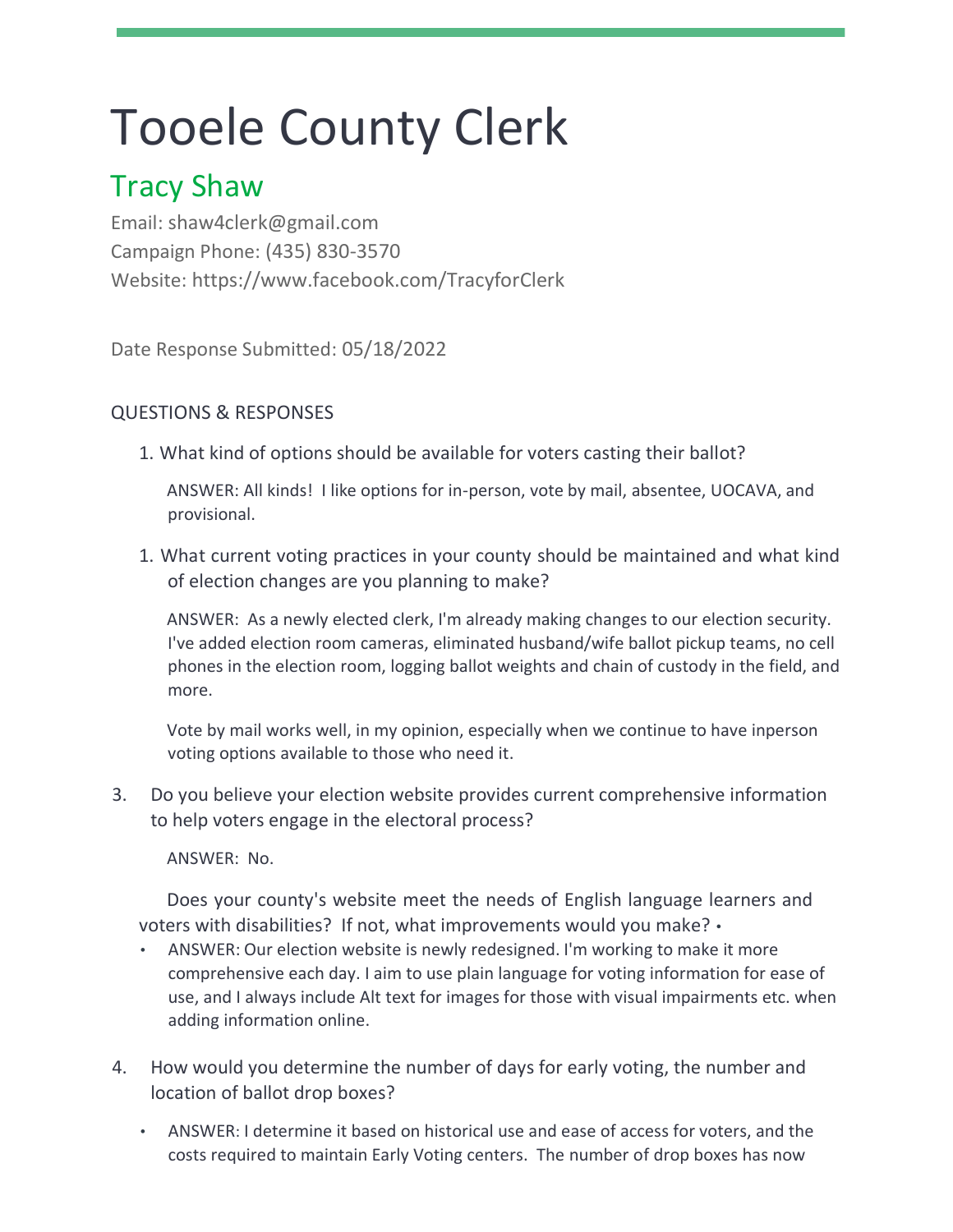been legislated: Each town/city within the county must have a drop box. I'm working closely with our local municipal leaders to select a spot in each area that is ADA accessible and viable for the residents of the area.

5. What accommodations will your office provide to ensure that voters with disabilities have equal access and can vote privately and independently? How will voters be informed about how to access accommodations?

ANSWER: We will always and forever have Vote Centers where those who need equal access can come to take part in our election process. I have worked with the DLC to ensure our locations meet the standards required for accessibility. We have placed ADA information on all ballot inserts and our website.

6. People who either A) have been previously incarcerated for a felony conviction but are no longer incarcerated, OR B) are currently inacarcerated pre-trial or for misdemeanor conviction ARE eligible to register and vote in Utah. However, many people in these situations do not know this. Will you take steps to ensure eligible individuals from these populations can register and vote?

ANSWER: Yes

Please explain your answer and what steps you would take, if applicable:

- ANSWER: As a new clerk, my aim is to get acquainted with the basic outlined tasks of the position, but when I get more comfortable in my current duties, I would like to coordinate efforts with our local judicial team and law enforcement representatives to help better inform this group of potential voters of their rights and options.
- 7. How will you determine residency for purposes of voter registration? (Note: this has been an issue in rural counties with second homes and seasonal workers)

ANSWER: We follow State code regarding residency requirements. Our County legal team helps to advise me in situations where residency is questionable.

- 8. Will you provide translated election materials or language assistance at the polls?
	- ANSWER: No
	- Please elaborate on your plans to serve English learners:

ANSWER: We utilize plain language on our ballots and instructions, and we have never had a request for these services in our county. If a significant need arose, I would be open to exploring these options.

- 9. Do you plan to take steps to educate voters about matching signatures and minimize the number of ballots that are rejected due to mismatched signatures?
	- ANSWER: Yes
	- Please explain: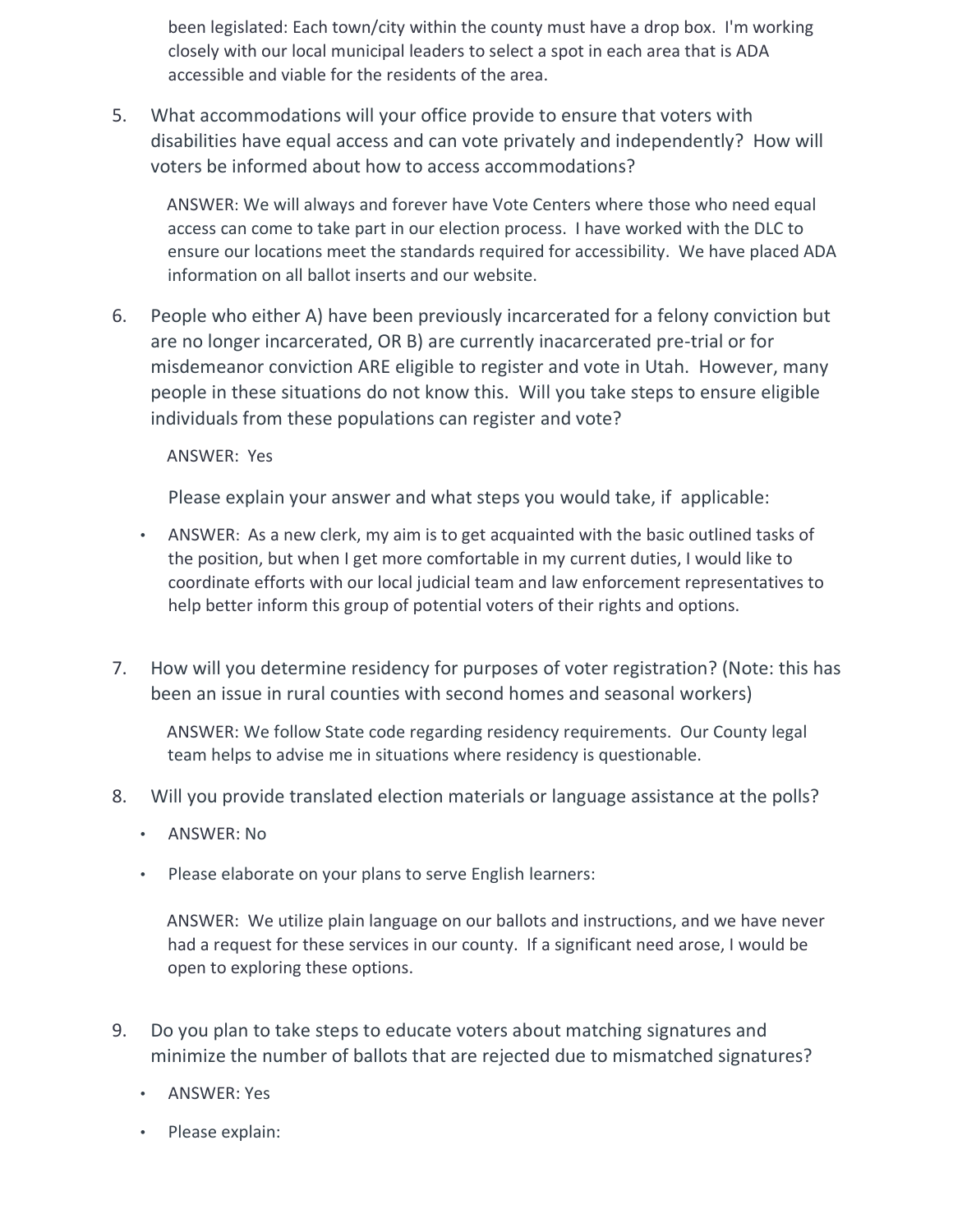ANSWER: Yes, absolutely. I'm making a significant effort to help voters become more educated about our balloting processes. I'm purposefully inviting the public to our Logic and Accuracy Public Demonstration of our election equipment, and will continue to improve this presentation on an on-going basis and make it more public-facing.

10. What measures do you believe will support public confidence in the election? ANSWER:

Continued invitations to watch and observe the election process up close.

A responsive clerk to public inquiries.

An informative website and clear designs & instructions on voting materials.

Maintaining a good relationship with media representatives.

Getting involved in social media, meeting people where they are.

Staying involved with our local political parties and their leadership teams.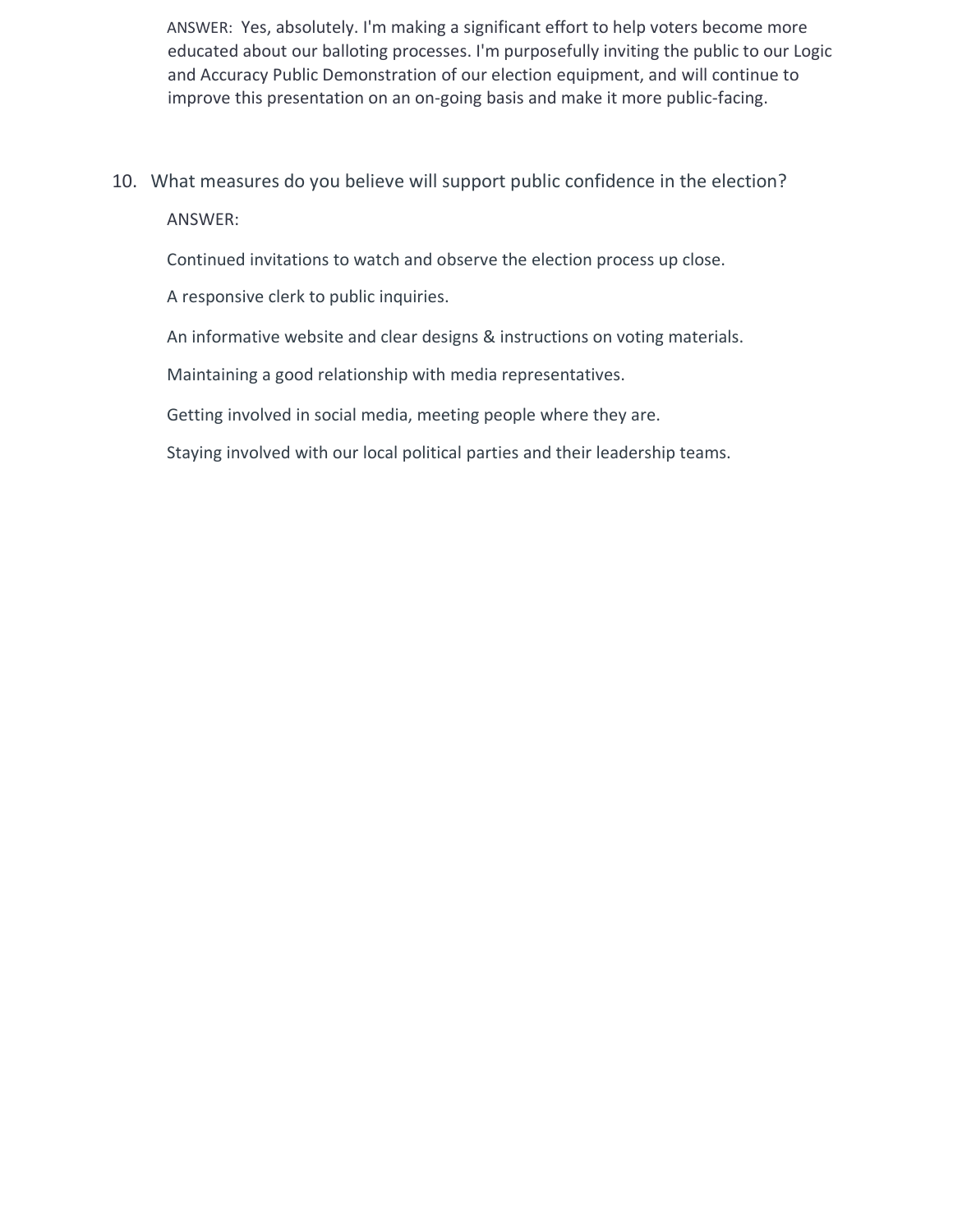## Weber County Clerk Candidate

## Toby Mileski

Email: toby.mileski@yahoo.com Campaign Phone: (801) 782-9111 Website: tobymileski.com

Date Response Submitted: 05/30/2022

### QUESTIONS & RESPONSES

1. What kind of options should be available for voters casting their ballot?

ANSWER: All allowed by the State of Utah

1. What current voting practices in your county should be maintained and what kind of election changes are you planning to make?

ANSWER: Vote in person along with mail in ballot upon request.

3. Do you believe your election website provides current comprehensive information to help voters engage in the electoral process?

ANSWER: Yes

Does your county's website meet the needs of English language learners and voters with disabilities? If not, what improvements would you make?

- •
- ANSWER: There is always room for improvement.
- 4. How would you determine the number of days for early voting, the number and location of ballot drop boxes?
	- ANSWER. I would survey the voters and make those accommodations.
- 5. What accommodations will your office provide to ensure that voters with disabilities have equal access and can vote privately and independently? How will voters be informed about how to access accommodations?

ANSWER: Yes, I believe access is available, inform votes through mail and website.

6. People who either A) have been previously incarcerated for a felony conviction but are no longer incarcerated, OR B) are currently inacarcerated pre-trial or for misdemeanor conviction ARE eligible to register and vote in Utah. However, many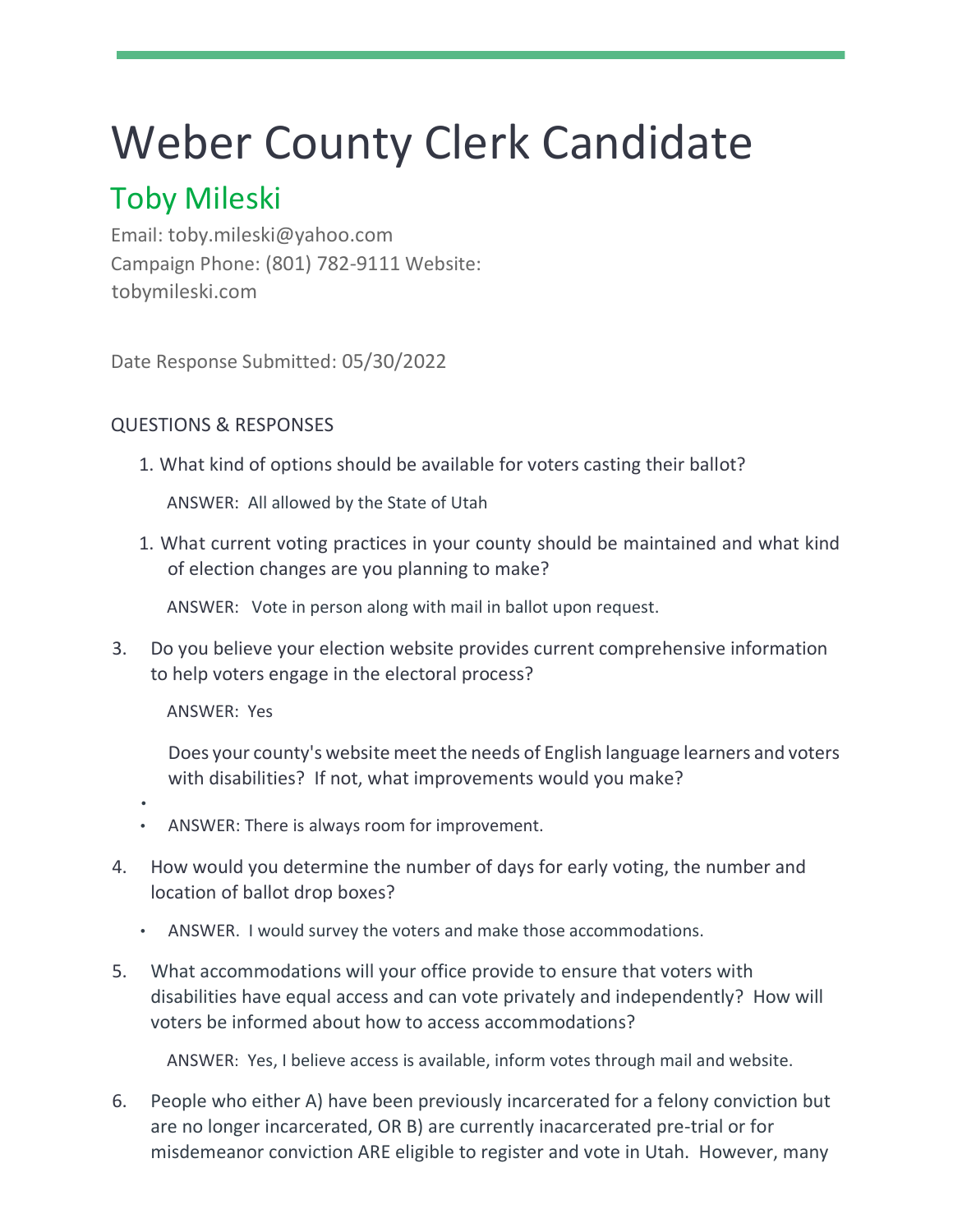people in these situations do not know this. Will you take steps to ensure eligible individuals from these populations can register and vote?

ANSWER: Yes

Please explain your answer and what steps you would take, if applicable:

- ANSWER: List the process on the website
- 7. How will you determine residency for purposes of voter registration? (Note: this has been an issue in rural counties with second homes and seasonal workers)

ANSWER: Through a valid ID

- 8. Will you provide translated election materials or language assistance at the polls?
	- ANSWER: Yes
	- Please elaborate on your plans to serve English learners:

ANSWER: Website and flyers

- 9. Do you plan to take steps to educate voters about matching signatures and minimize the number of ballots that are rejected due to mismatched signatures?
	- ANSWER: Yes
	- Please explain:

ANSWER: Show samples and list the process on the website

10. What measures do you believe will support public confidence in the election?

ANSWER: Vote in person with ID, my mail if requested through a secure process and verification.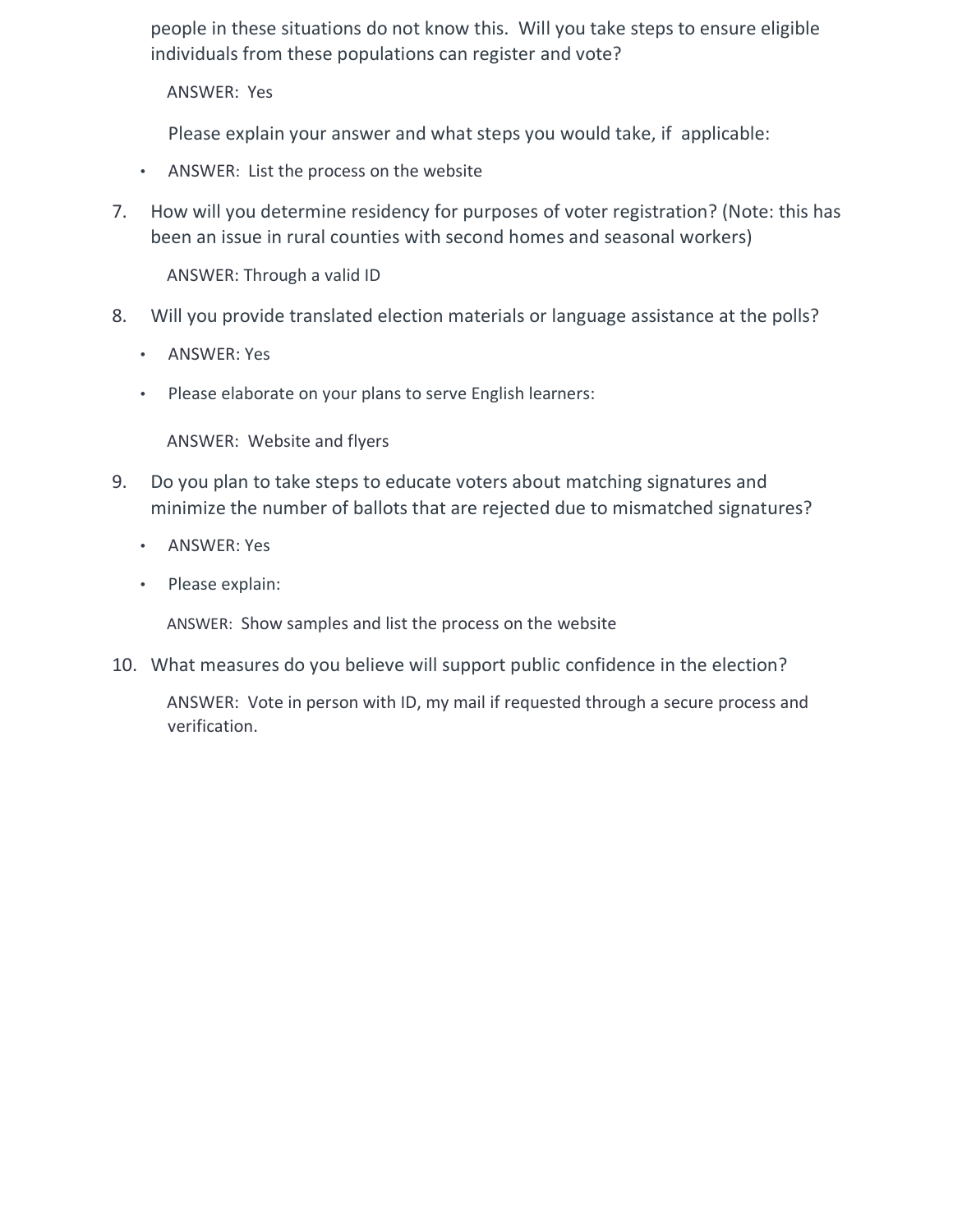## **Weber County Clerk Candidate**

## Ricky Hatch

**Email:** ricky@rickyhatch.com **Campaign Phone:** 801-668-0909 **Website:** www.rickyhatch.com

**Date Response Submitted: 6/1/2022**

## **QUESTIONS & RESPONSES**

## **1. What kind of options should be available for voters casting their ballot?**

**ANSWER**: The more options the better. Voters should always have the ability to vote in person on election day and early. Voters should also have the option to vote by mail if they want to. Finally, voters with disabilities should have the option to conveniently cast their ballot independently and in secret. While there are options to accomplish this now, they are all in-person. I would like to see a solution that would allow them to also accomplish this without needing to leave their home.

## **2. What current voting practices in your county should be maintained and what kind of election changes are you planning to make?**

**ANSWER:** We have excellent security procedures including chain of custody controls and logs, reconciliations, segregation of duties, frequent audits, conducting all ballot-related tasks in the sunshine – open to public observation. Additional changes: improvements to the ballot pick up process, including using GPS tracking, images, and security seals to ensure the chain of custody of the ballots. Also providing monitors for poll watchers to more easily observe activity.

### **3. Do you believe your election website provides current comprehensive information to help voters engage in the electoral process?**

**ANSWER:** Yes and no. Our website has everything a voter needs to register, see what's on their ballot, see what the deadlines are, see where and how they can vote, and see what options they have if they need assistance. The one area I wish we did more on was helping voters find information about candidates. We point them to the state website for the candidate bios, we provide campaign financial reports, and we show the filing documents, which show campaign emails, websites, and social media pages. Still, I wish we could have all of those visible and easily accessible with links. The challenge is doing that while treating all candidates equally. If there's a typo for one candidate's website or email, that creates an unfair playing field. It's difficult to manage and poses those challenges.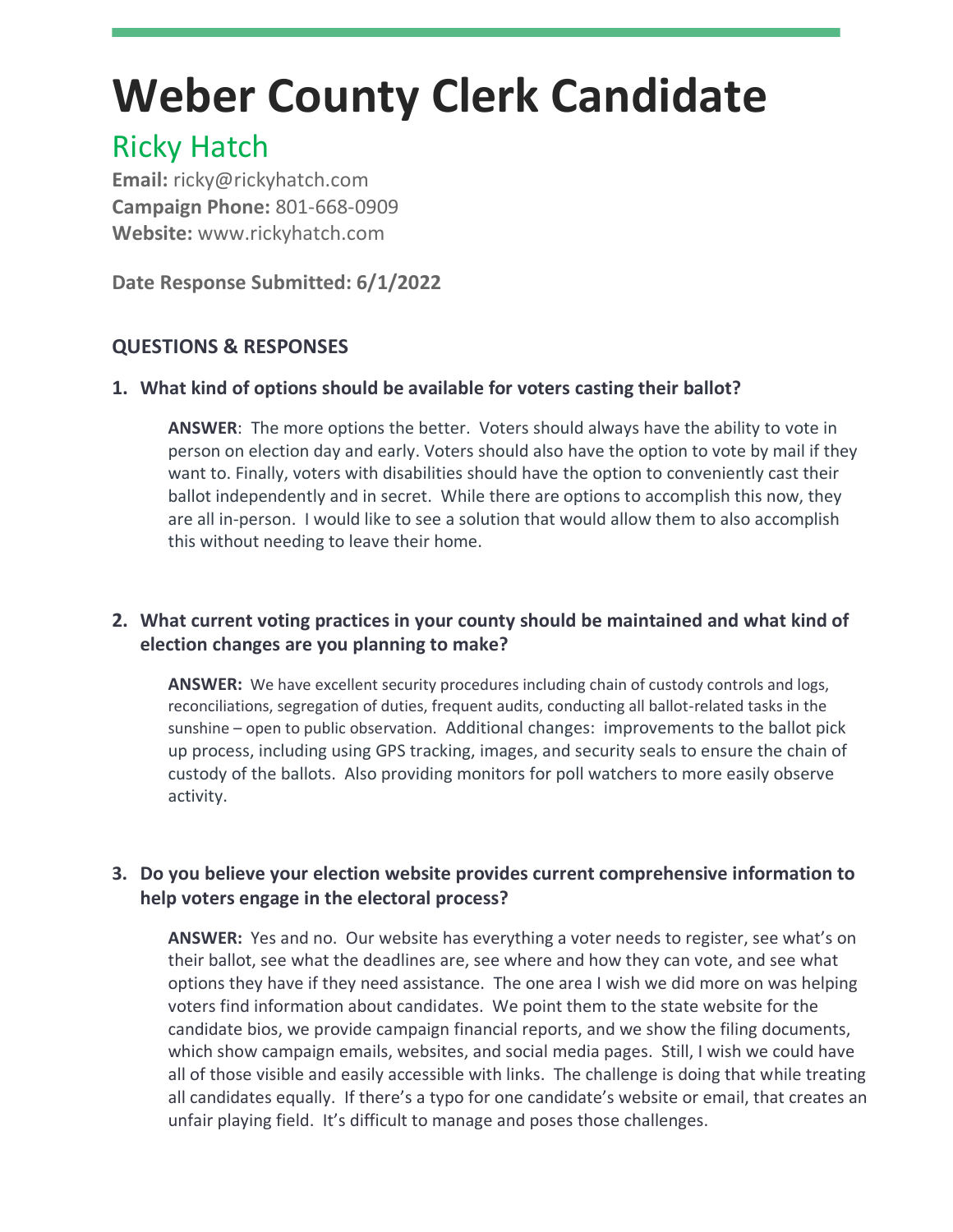#### **Does your county's website meet the needs of English language learners and voters with disabilities? If not, what improvements would you make?**

**ANSWER:** Yes, we have consulted with the Center for Civic Design, a nationally respected company that specializes in election communications design. We have revised our forms to make them easier to understand and fill out. Our website is reviewed to ensure it is ADA compliant.

#### **4. How would you determine the number of days for early voting, the number and location of ballot drop boxes?**

**ANSWER**: The minimum number of early voting days is 4, according to state law, so of course we comply with that. So few people come during those four days (I think we had 200 people vote early in person in 2021, out of 125,000 voters), it is not a good use of taxpayer dollars. However, it provides and important window for people who can't vote by mail or vote in person on election day. We look at how many people want/need to vote early, and make our decisions based on those numbers. For drop boxes, we made sure we have at least one per city, located at the city offices, as well as one at each public library. We also did a GIS analysis and found that the average voting household has a drop box within 1.5 miles of their home. That's excellent coverage.

## **5. What accommodations will your office provide to ensure that voters with disabilities have equal access and can vote privately and independently? How will voters be informed about how to access accommodations?**

**ANSWER**: We include information about options for voters with a disability on our website, our social media platforms, and on all documents we send to voters, including the ballot packet itself. We provide the ability for voters to vote from their home, but our current solution requires them to waive their right to a secret ballot. We are working on technical solutions to guarantee a secret ballot, but we're not there yet. We go to significant lengths to still ensure the secret ballot, though.

**6. People who either A) have been previously incarcerated for a felony conviction but are no longer incarcerated, OR B) are currently inacarcerated pre-trial or for misdemeanor conviction ARE eligible to register and vote in Utah. However, many people in these situations do not know this. Will you take steps to ensure eligible individuals from these populations can register and vote?**

**ANSWER:** We provide information on eligibility to vote on our website and promote it on our social media. Our staff are well trained in the law so that they can identify people who are no longer incarcerated and can vote. We do not proactively reach out to these individuals, just as we do not reach out to any particular segment of the population, encouraging them to register. We need to be objective in that area. That is part of the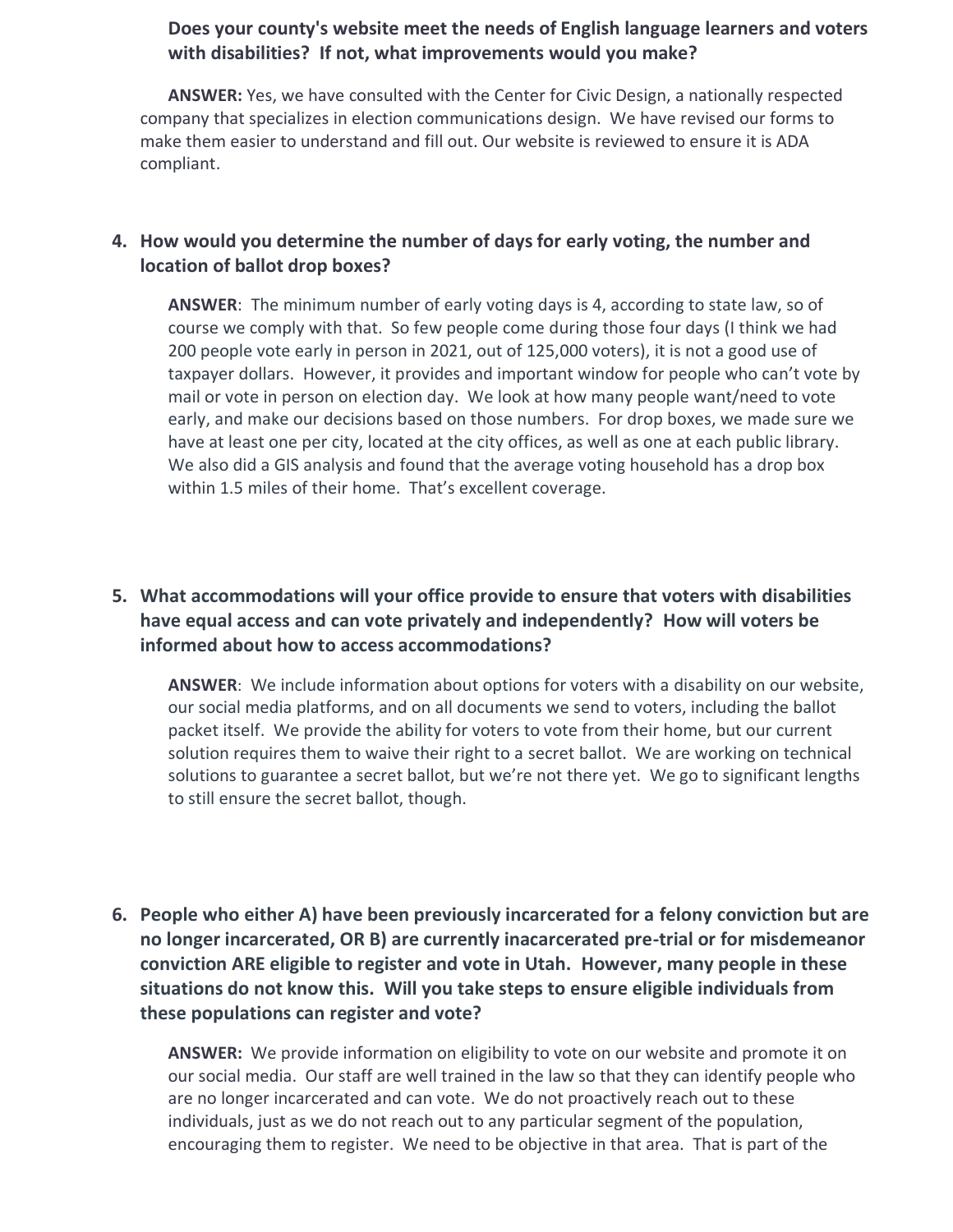reason why voter registration drives are not the responsibility of the county, but rather of voter advocacy groups, political parties, etc.

**Please explain your answer and what steps you would take, if applicable:**

**ANSWER:** See answer above.

### **7. How will you determine residency for purposes of voter registration? (Note: this has been an issue in rural counties with second homes and seasonal workers)**

**ANSWER:** We confirm the voter's address with the Utah Driver License Division (DLD) for EVERY voter PRIOR to approving their registration application. We verify they live within the appropriate boundaries. Residency is a difficult issue to prove or disprove, because people often have unique situations (i.e., someone lives in Utah but works 6 months of the year at the oil rigs in South Dakota, or seasonal workers.) Our assumption is that people need to have a place where they can be given a ballot, and if they can meet the state requirements of residency, which also includes signing an oath stating that they meet the requirements, they should be allowed to register. State law also says that their signing of that oath is a rebuttable presumption that they meet the requirements, and someone would need to prove otherwise for them to lose their registration.

#### **8. Will you provide translated election materials or language assistance at the polls?**

**ANSWER:** Yes, we try to have at least one Spanish speaking poll worker at all times. If not, we have county employees whom we can call on, if needed, to translate. A couple of our Clerk staff are taking Spanish lessons to better serve our voting customers. We have the Spanish voter registration forms available. Also, in the past, we've been able to have an ASL poll worker present.

**Please elaborate on your plans to serve English learners:**

**ANSWER:** We've done a deep dive on all of our documents to make them simpler and easier to read, including doing Fleish-Kinkaid readability assessments. We've worked with a national design and communications organization to make our documents more easily understood.

#### **9. Do you plan to take steps to educate voters about matching signatures and minimize the number of ballots that are rejected due to mismatched signatures?**

**ANSWER:** Yes, we have an active social media educational campaign. We've included information in the ballot packet and included the information on our website. We plan to do educational videos about the process.

#### **Please explain:**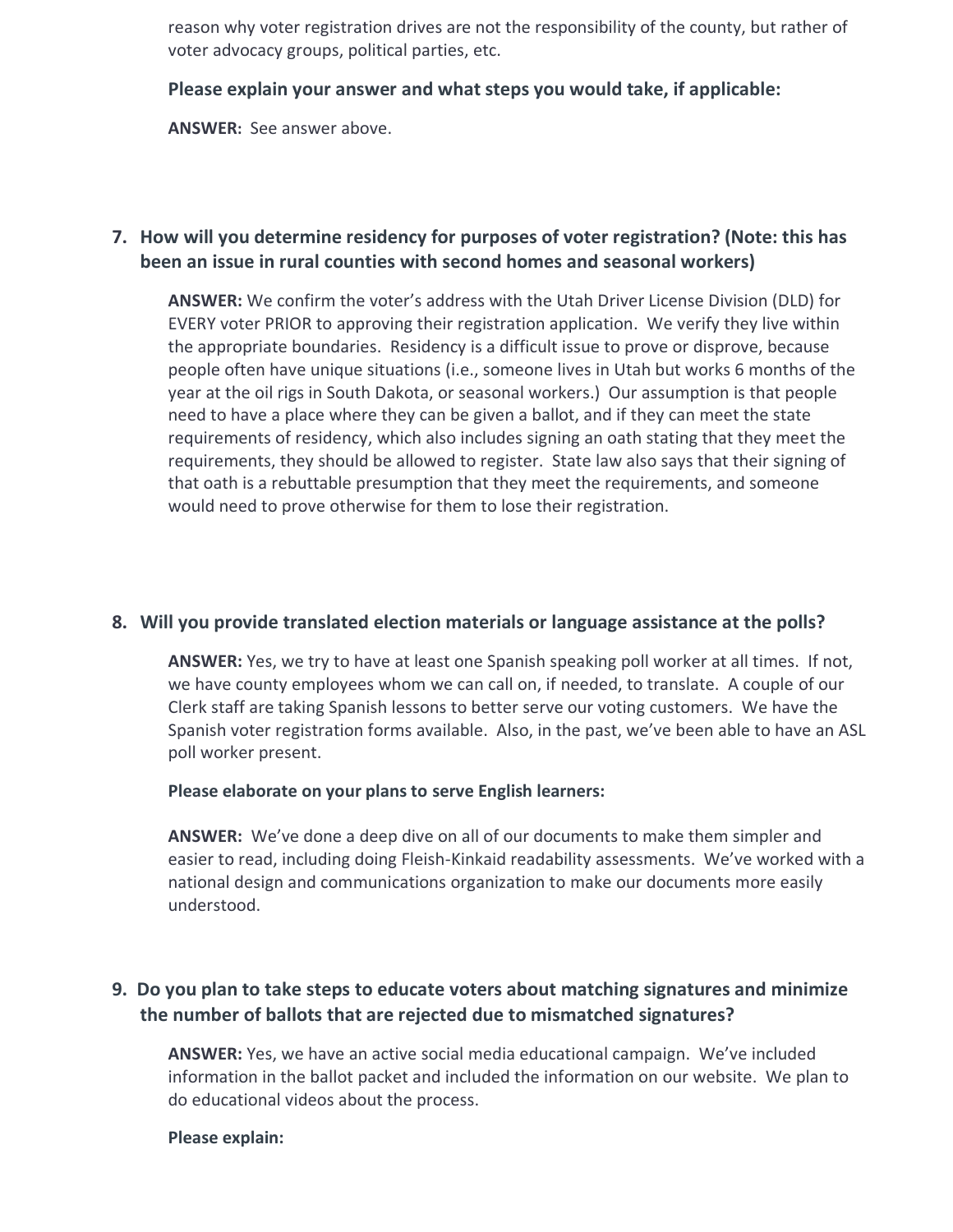**ANSWER:** We design the envelope to reduce the number of unsigned/mis-signed envelopes. We train our election judges in signature comparison and keep close statistics on each person to ensure nobody is rejecting or accepting an unusual amount of signatures. We look at multiple versions of signatures for consistencies and matches.

#### **10. What measures do you believe will support public confidence in the election?**

**ANSWER:** The biggest measures involve transparency and communication. We have to let the public know that everything we do can be observed and that we have nothing to hide. As election officials, we have to be better at getting the word out about our strong security measures and multiple layers of controls. We need to proactively counter misinformation confidently and openly. Above all, we need to abide by the controls that we have to ensure elections are safe, secure and accurate.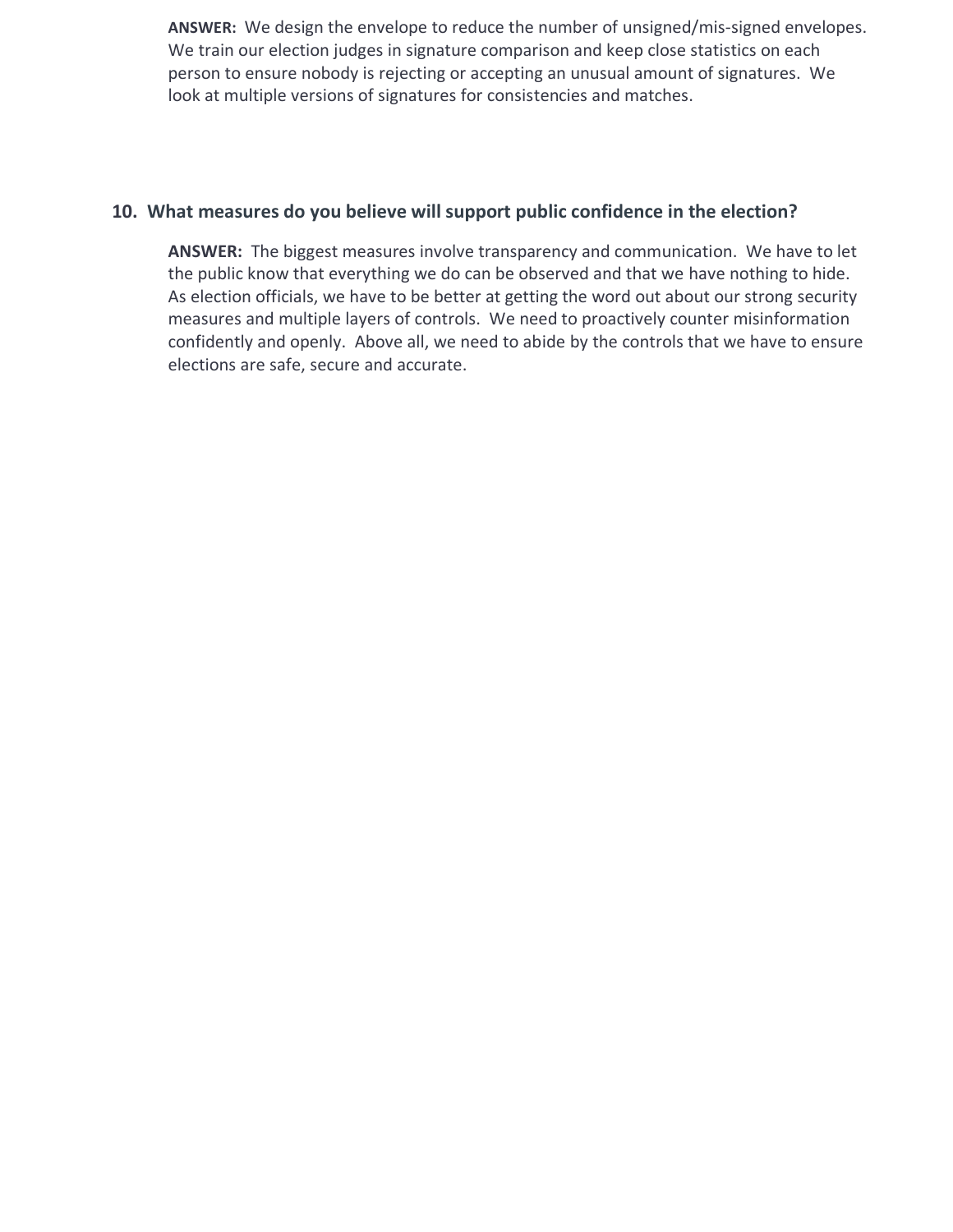## **Washington County Clerk Candidate**

## **Susan Lewis**

**Email:** susan.lewisforclerkauditor@gmail.com **Campaign Phone:** None **Website:** None

**Date Response Submitted: 6-1-22**

## **QUESTIONS & RESPONSES**

**3. What kind of options should be available for voters casting their ballot?**

**ANSWER**: Both the in-person and vote by mail options

### **4. What current voting practices in your county should be maintained and what kind of election changes are you planning to make?**

**ANSWER:** Washington County is adding more official ballot box locations, allowing for all areas of the County to have a ballot box close to them. We will keep having early voting, and in-person voting on election day.

## **3. Do you believe your election website provides current comprehensive information to help voters engage in the electoral process?**

**ANSWER:** The Washington County Website does provide great information.

**Does your county's website meet the needs of English language learners and voters with disabilities? If not, what improvements would you make?**

**ANSWER:** We do have accessible voting and have voter registration is now available in Spanish.

## **4. How would you determine the number of days for early voting, the number and location of ballot drop boxes?**

**ANSWER**: We comply with State law, and look at our voter requests and respond as able to their requests.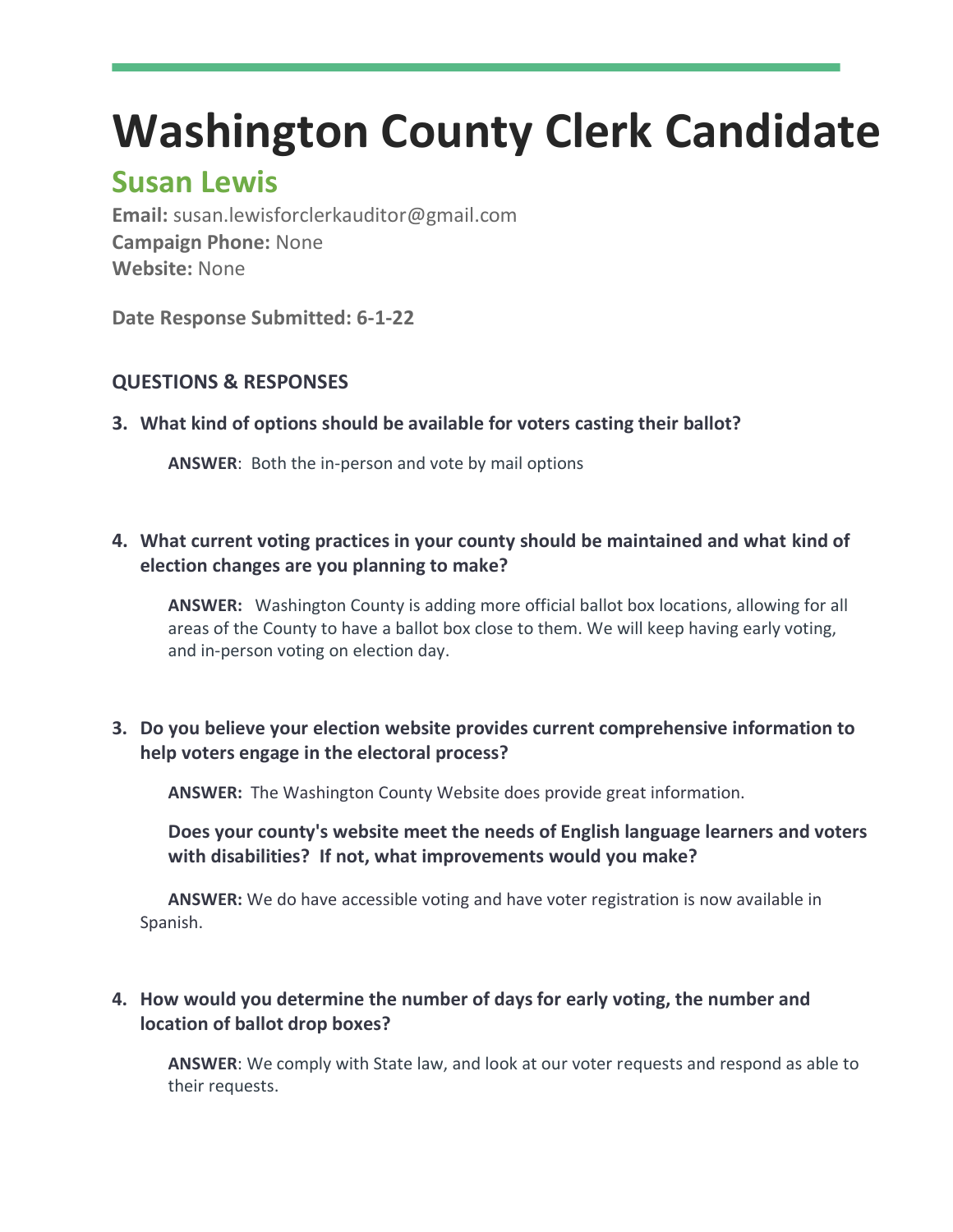**5. What accommodations will your office provide to ensure that voters with disabilities have equal access and can vote privately and independently? How will voters be informed about how to access accommodations?**

**ANSWER**: Information about accessible voting is also on our website

**6. People who either A) have been previously incarcerated for a felony conviction but are no longer incarcerated, OR B) are currently inacarcerated pre-trial or for misdemeanor conviction ARE eligible to register and vote in Utah. However, many people in these situations do not know this. Will you take steps to ensure eligible individuals from these populations can register and vote?**

**ANSWER:** A previously incarcerated individual can just register at vote.utah.gov as can all voters wanting to register to vote.

**Please explain your answer and what steps you would take, if applicable:**

**ANSWER:** 

**7. How will you determine residency for purposes of voter registration? (Note: this has been an issue in rural counties with second homes and seasonal workers)**

**ANSWER:** We use our GIS mapping and State Voter registration software

#### **8. Will you provide translated election materials or language assistance at the polls?**

**ANSWER:** We do provide translation in our office.

**Please elaborate on your plans to serve English learners:**

**ANSWER: Instructions are included in all of our vote by mail ballots and signage is provided at the in-person voting locations.** 

#### **9. Do you plan to take steps to educate voters about matching signatures and minimize the number of ballots that are rejected due to mismatched signatures?**

**ANSWER:** We provide inserts with instructions to help voters to sign their correct envelopes, and we give our contact information to answer questions or provide help with what they do if they have signed the wrong envelope or made a mistake on their ballot

#### **Please explain:**